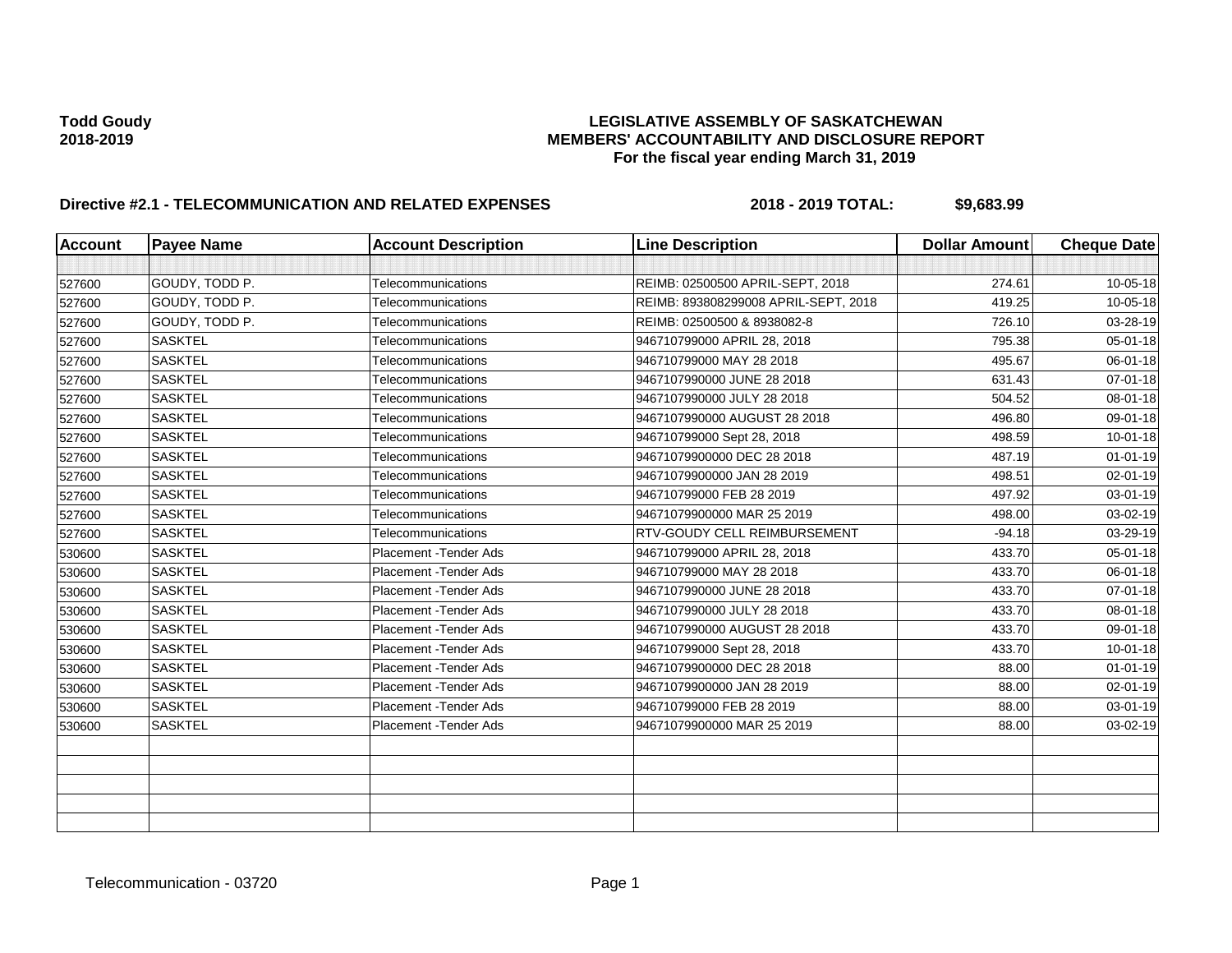| <b>Account</b> | Payee Name | <b>Account Description</b> | <b>Line Description</b> | <b>Dollar Amount</b> | <b>Cheque Date</b> |
|----------------|------------|----------------------------|-------------------------|----------------------|--------------------|
|                |            |                            |                         |                      |                    |
|                |            |                            |                         |                      |                    |
|                |            |                            |                         |                      |                    |
|                |            |                            |                         |                      |                    |
|                |            |                            |                         |                      |                    |
|                |            |                            |                         |                      |                    |
|                |            |                            |                         |                      |                    |
|                |            |                            |                         |                      |                    |
|                |            |                            |                         |                      |                    |
|                |            |                            |                         |                      |                    |
|                |            |                            |                         |                      |                    |
|                |            |                            |                         |                      |                    |
|                |            |                            |                         |                      |                    |
|                |            |                            |                         |                      |                    |
|                |            |                            |                         |                      |                    |
|                |            |                            |                         |                      |                    |
|                |            |                            |                         |                      |                    |
|                |            |                            |                         |                      |                    |
|                |            |                            |                         |                      |                    |
|                |            |                            |                         |                      |                    |
|                |            |                            |                         |                      |                    |
|                |            |                            |                         |                      |                    |
|                |            |                            |                         |                      |                    |
|                |            |                            |                         |                      |                    |
|                |            |                            |                         |                      |                    |
|                |            |                            |                         |                      |                    |
|                |            |                            |                         |                      |                    |
|                |            |                            |                         |                      |                    |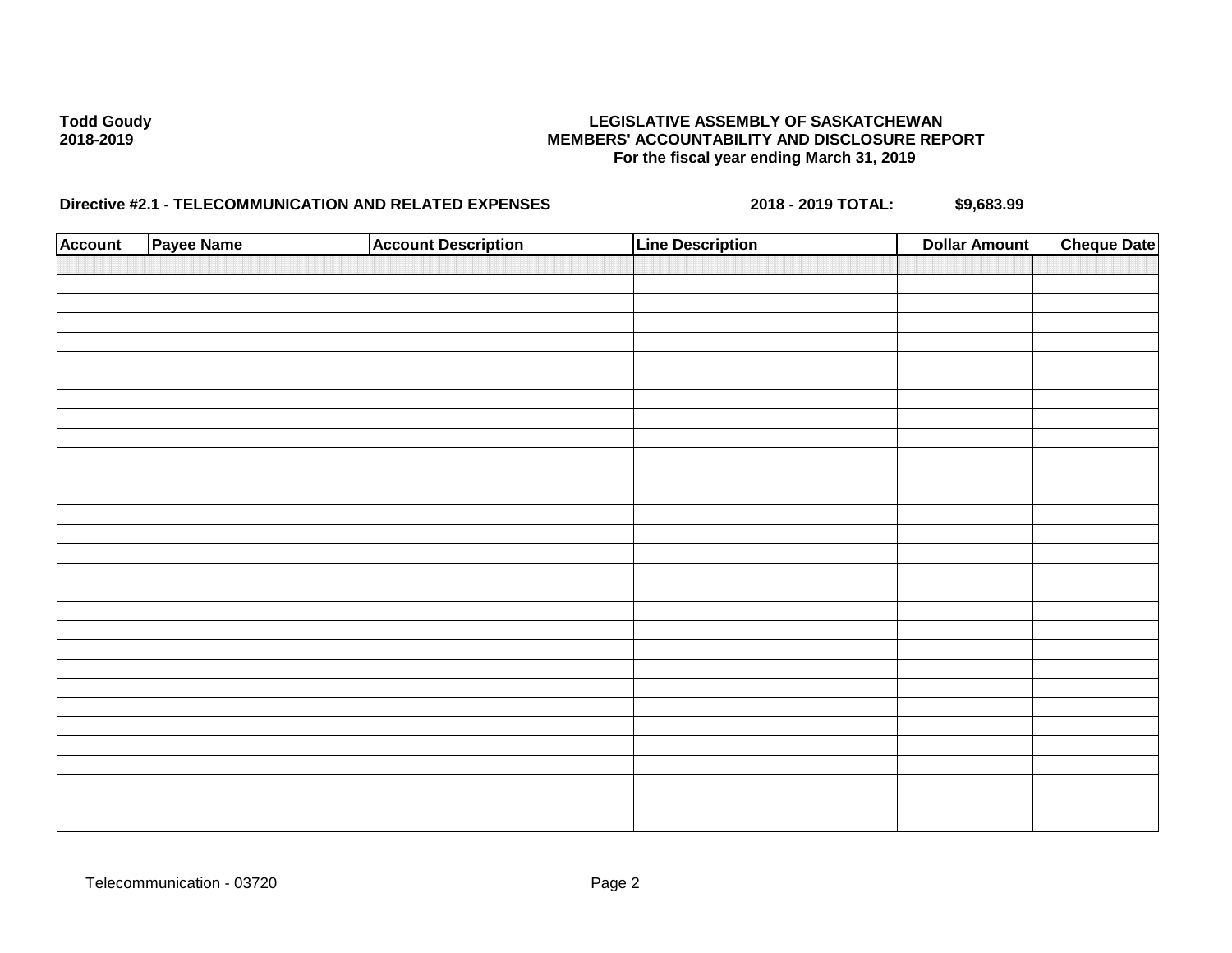| <b>Account</b> | Payee Name | <b>Account Description</b> | <b>Line Description</b> | <b>Dollar Amount</b> | <b>Cheque Date</b> |
|----------------|------------|----------------------------|-------------------------|----------------------|--------------------|
|                |            |                            |                         |                      |                    |
|                |            |                            |                         |                      |                    |
|                |            |                            |                         |                      |                    |
|                |            |                            |                         |                      |                    |
|                |            |                            |                         |                      |                    |
|                |            |                            |                         |                      |                    |
|                |            |                            |                         |                      |                    |
|                |            |                            |                         |                      |                    |
|                |            |                            |                         |                      |                    |
|                |            |                            |                         |                      |                    |
|                |            |                            |                         |                      |                    |
|                |            |                            |                         |                      |                    |
|                |            |                            |                         |                      |                    |
|                |            |                            |                         |                      |                    |
|                |            |                            |                         |                      |                    |
|                |            |                            |                         |                      |                    |
|                |            |                            |                         |                      |                    |
|                |            |                            |                         |                      |                    |
|                |            |                            |                         |                      |                    |
|                |            |                            |                         |                      |                    |
|                |            |                            |                         |                      |                    |
|                |            |                            |                         |                      |                    |
|                |            |                            |                         |                      |                    |
|                |            |                            |                         |                      |                    |
|                |            |                            |                         |                      |                    |
|                |            |                            |                         |                      |                    |
|                |            |                            |                         |                      |                    |
|                |            |                            |                         |                      |                    |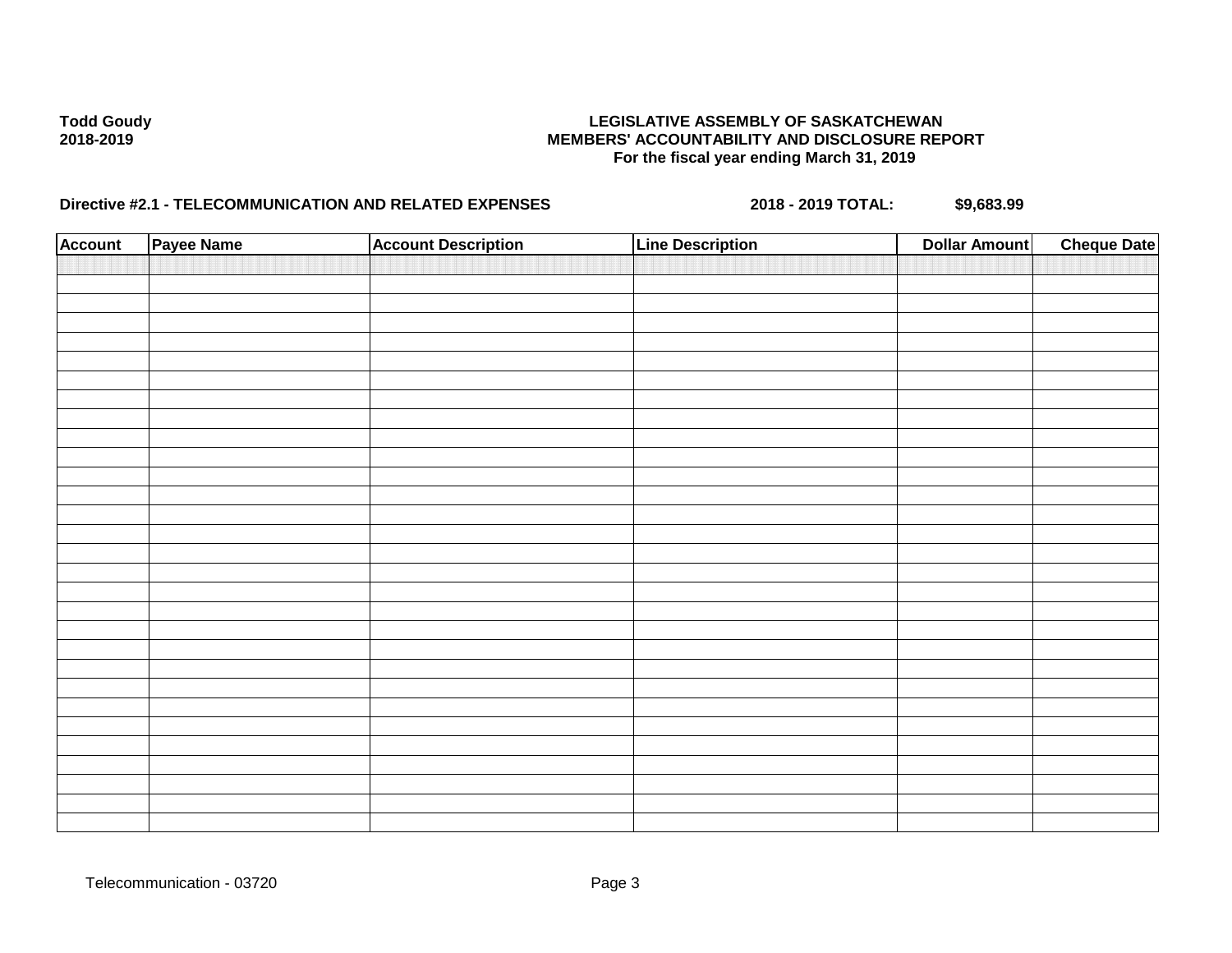| <b>Account</b> | Payee Name | <b>Account Description</b> | <b>Line Description</b> | <b>Dollar Amount</b> | <b>Cheque Date</b> |
|----------------|------------|----------------------------|-------------------------|----------------------|--------------------|
|                |            |                            |                         |                      |                    |
|                |            |                            |                         |                      |                    |
|                |            |                            |                         |                      |                    |
|                |            |                            |                         |                      |                    |
|                |            |                            |                         |                      |                    |
|                |            |                            |                         |                      |                    |
|                |            |                            |                         |                      |                    |
|                |            |                            |                         |                      |                    |
|                |            |                            |                         |                      |                    |
|                |            |                            |                         |                      |                    |
|                |            |                            |                         |                      |                    |
|                |            |                            |                         |                      |                    |
|                |            |                            |                         |                      |                    |
|                |            |                            |                         |                      |                    |
|                |            |                            |                         |                      |                    |
|                |            |                            |                         |                      |                    |
|                |            |                            |                         |                      |                    |
|                |            |                            |                         |                      |                    |
|                |            |                            |                         |                      |                    |
|                |            |                            |                         |                      |                    |
|                |            |                            |                         |                      |                    |
|                |            |                            |                         |                      |                    |
|                |            |                            |                         |                      |                    |
|                |            |                            |                         |                      |                    |
|                |            |                            |                         |                      |                    |
|                |            |                            |                         |                      |                    |
|                |            |                            |                         |                      |                    |
|                |            |                            |                         |                      |                    |
|                |            |                            |                         |                      |                    |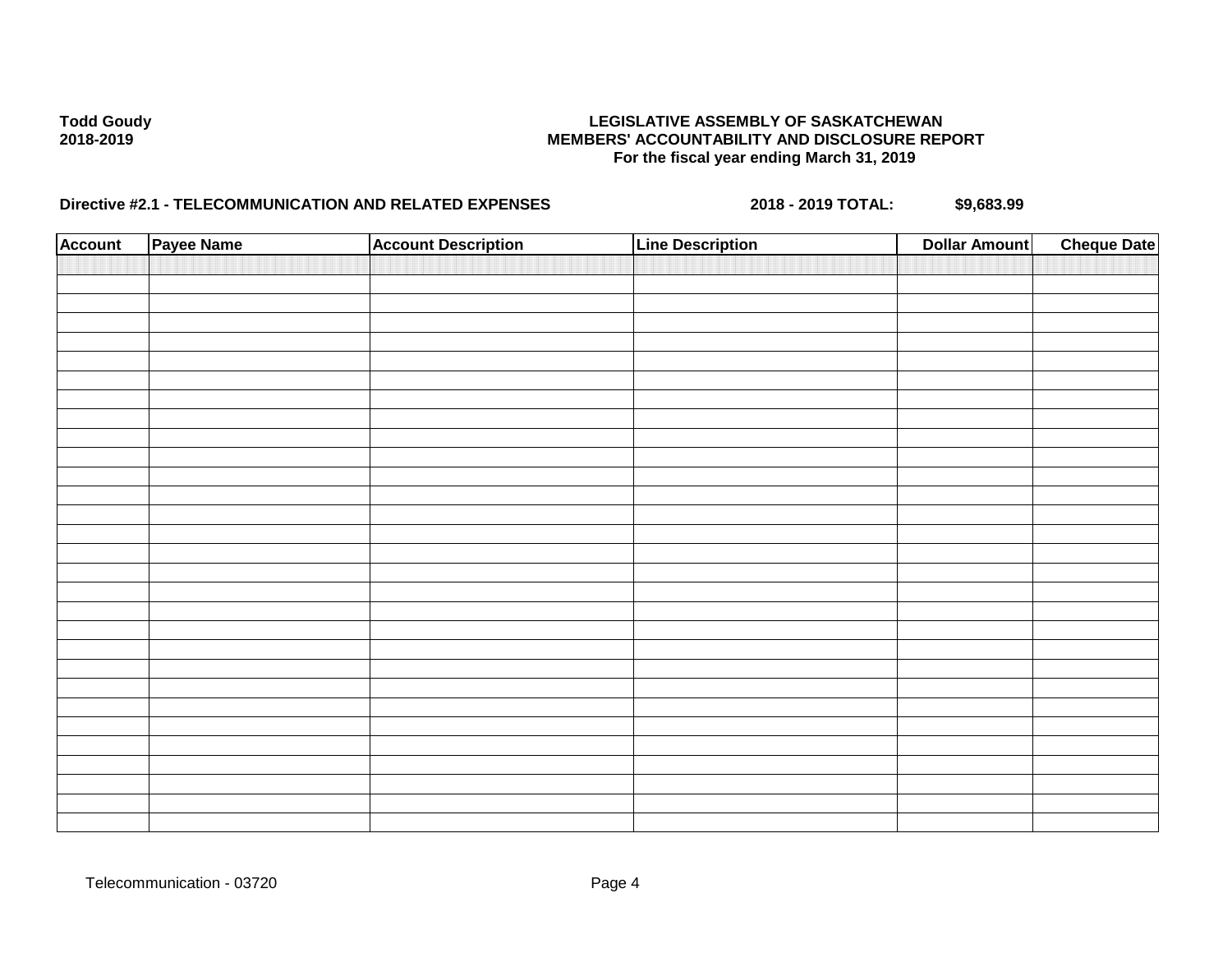| <b>Account</b> | <b>Payee Name</b> | <b>Account Description</b> | <b>Line Description</b> | Dollar Amount | <b>Cheque Date</b> |
|----------------|-------------------|----------------------------|-------------------------|---------------|--------------------|
|                |                   |                            |                         |               |                    |
|                |                   |                            |                         |               |                    |
|                |                   |                            |                         |               |                    |
|                |                   |                            |                         |               |                    |
|                |                   |                            |                         |               |                    |
|                |                   |                            |                         |               |                    |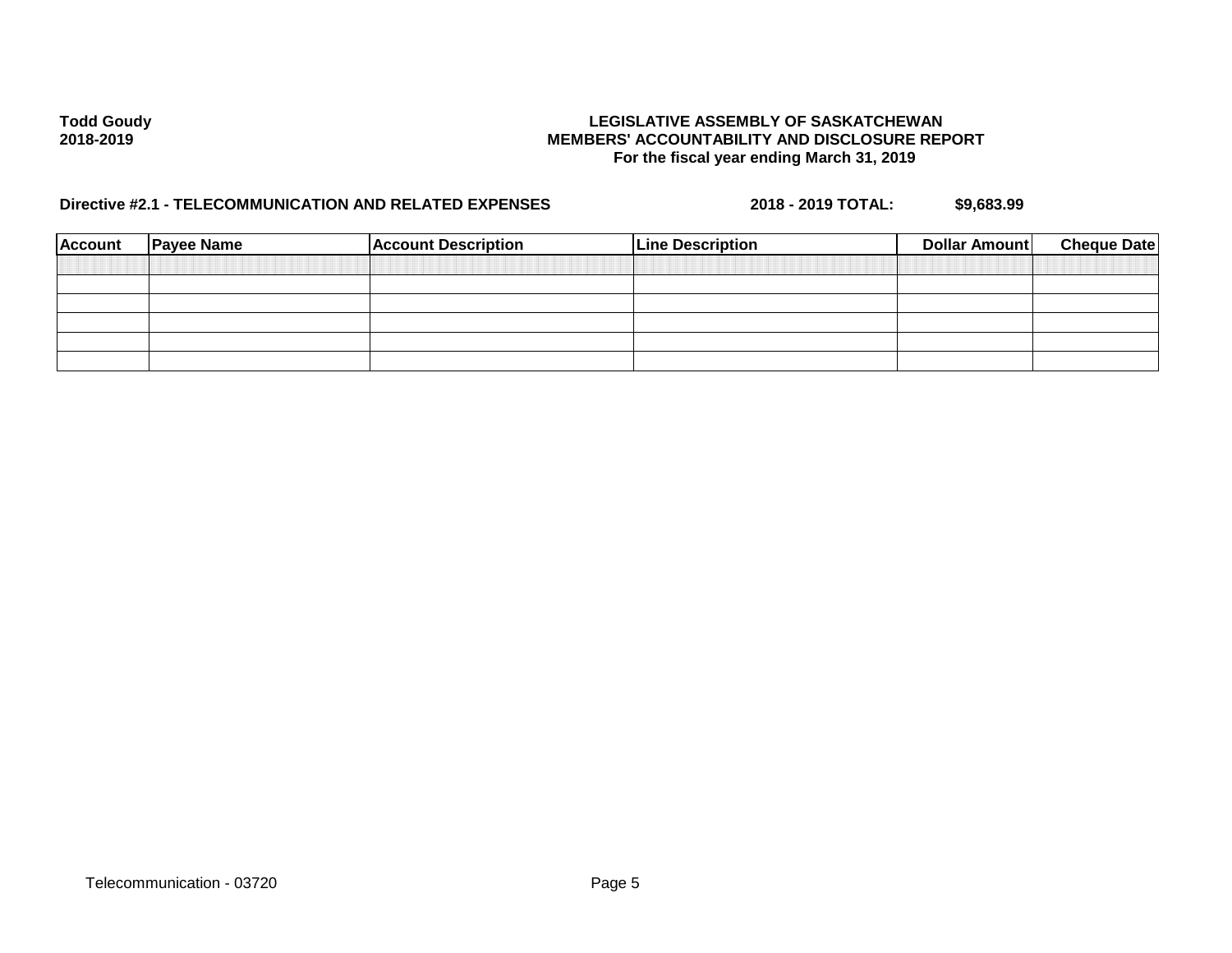### **LEGISLATIVE ASSEMBLY OF SASKATCHEWAN MEMBERS' ACCOUNTABILITY AND DISCLOSURE REPORT For the fiscal year ending March 31, 2019**

| <b>Account</b> | <b>Payee Name</b>          | <b>Account Description</b>  | <b>Line Description</b>                          | <b>Dollar Amount</b> | <b>Cheque Date</b> |
|----------------|----------------------------|-----------------------------|--------------------------------------------------|----------------------|--------------------|
|                |                            |                             |                                                  |                      |                    |
| 541900         | <b>GANTEFOER, CAROLE L</b> | Elected Rep - Travel        | REIMB: MLA TICKET APRIL 11, 2018                 | 21.00                | $04 - 11 - 18$     |
| 541900         | GOUDY, TODD P.             | Elected Rep - Travel        | MLA TRAVEL APRIL 8-21, 2018                      | 1,249.39             | 04-24-18           |
| 541900         | GOUDY, TODD P.             | Elected Rep - Travel        | MLA TRAVEL APRIL 22 - MAY 5, 2018                | 1,094.10             | 05-17-18           |
| 541900         | GOUDY, TODD P.             | Elected Rep - Travel        | MLA TRAVEL MAY 6 - 16, 2018                      | 928.30               | 05-17-18           |
| 541900         | GOUDY, TODD P.             | <b>Elected Rep - Travel</b> | APRIL 2018 MLA REGINA<br><b>ACCOMMODATIONS</b>   | 1,500.00             | $05-17-18$         |
| 541900         | GOUDY, TODD P.             | Elected Rep - Travel        | MAY 2018 MLA REGINA<br><b>ACCOMMODATIONS</b>     | 1,550.00             | 06-01-18           |
| 541900         | GOUDY, TODD P.             | Elected Rep - Travel        | MLA TRAVEL MAY 17 - 31, 2018                     | 1,220.59             | 06-01-18           |
| 541900         | GOUDY, TODD P.             | <b>Elected Rep - Travel</b> | MLA REGINA ACCOMMODATIONS JUNE<br>2018           | 1,500.00             | 07-09-18           |
| 541900         | GOUDY, TODD P.             | Elected Rep - Travel        | MLA REGINA ACCOMMODATIONS JULY<br>2018           | 1,550.00             | $07 - 01 - 18$     |
| 541900         | GOUDY, TODD P.             | Elected Rep - Travel        | MLA TRAVEL JUNE 1-26 2018                        | 1.457.70             | 07-09-18           |
| 541900         | GOUDY. TODD P.             | Elected Rep - Travel        | MLA TRAVEL JUNE 27-29 2018                       | 282.34               | 07-09-18           |
| 541900         | GOUDY, TODD P.             | Elected Rep - Travel        | MLA TRAVEL JULY 1-9 2018                         | 668.45               | 07-09-18           |
| 541900         | GOUDY, TODD P.             | Elected Rep - Travel        | MLA REGINA ACCOMODATION AUGUST<br>2018           | 1,550.00             | 10-05-18           |
| 541900         | GOUDY, TODD P.             | Elected Rep - Travel        | MLA REGINA ACCOMODATION SEPT 2018                | 1,500.00             | 10-05-18           |
| 541900         | GOUDY, TODD P.             | Elected Rep - Travel        | <b>MLA REGINA ACCOMMODATIONS</b><br>OCTOBER 2018 | 1,550.00             | $10 - 01 - 18$     |
| 541900         | GOUDY, TODD P.             | Elected Rep - Travel        | MLA TRAVEL JULY 20-27, 2018                      | 96.25                | 10-05-18           |
| 541900         | GOUDY, TODD P.             | <b>Elected Rep - Travel</b> | MLA TRAVEL AUG 1-29, 2018                        | 1,821.36             | 10-05-18           |
| 541900         | GOUDY, TODD P.             | <b>Elected Rep - Travel</b> | MLA TRAVEL SEPT 1-OCT 4, 2018                    | 1,054.41             | 10-05-18           |
| 541900         | GOUDY, TODD P.             | Elected Rep - Travel        | MLA REGINA ACCOMMODATIONS NOV<br>2018            | 1,500.00             | $11-01-18$         |
| 541900         | GOUDY, TODD P.             | Elected Rep - Travel        | MLA REGINA ACCOMMODATIONS DEC<br>2018            | 1,550.00             | $12 - 01 - 18$     |
| 541900         | GOUDY. TODD P.             | Elected Rep - Travel        | MLA TRAVEL NOV 19, 2018                          | 100.00               | $01 - 01 - 19$     |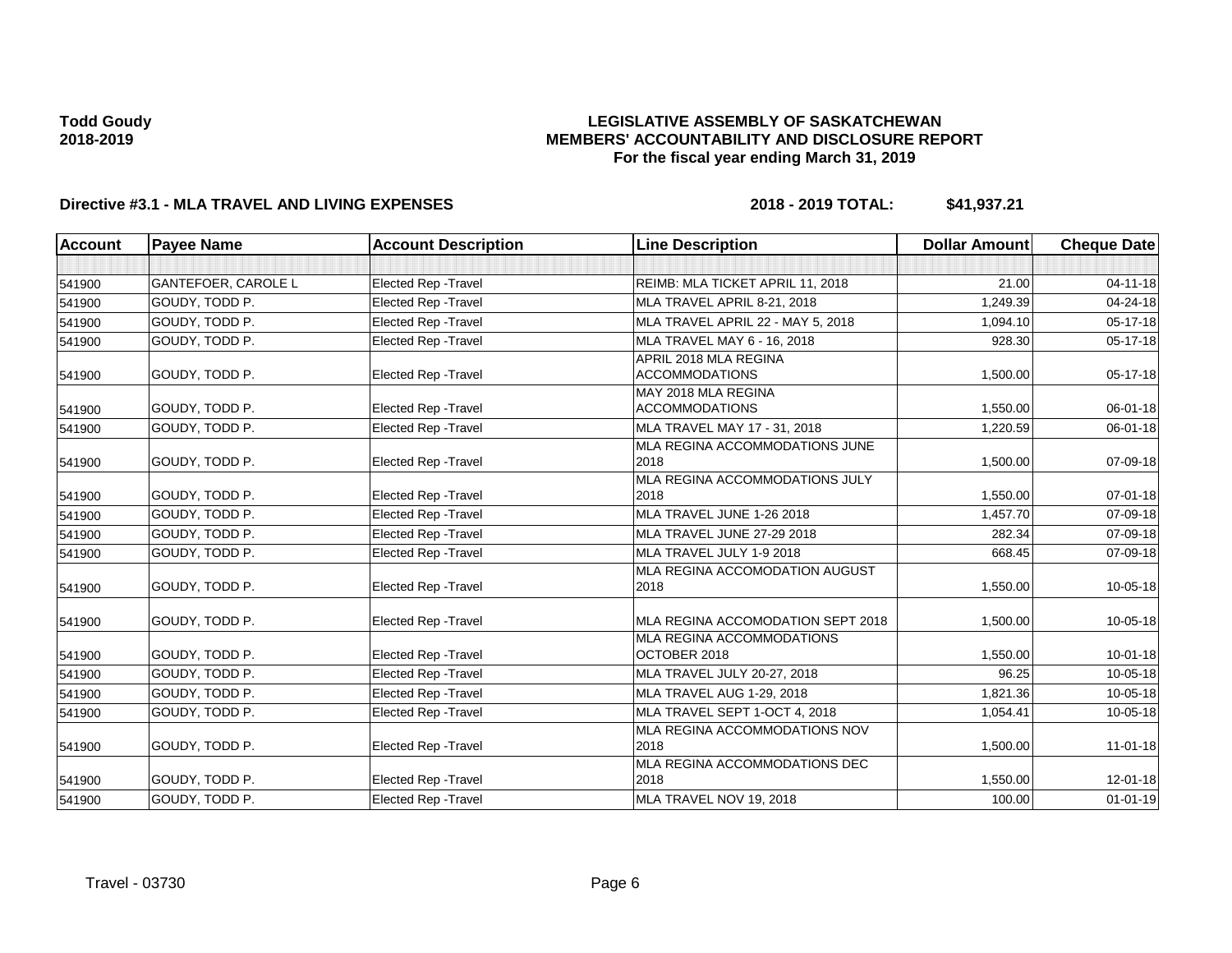### **LEGISLATIVE ASSEMBLY OF SASKATCHEWAN MEMBERS' ACCOUNTABILITY AND DISCLOSURE REPORT For the fiscal year ending March 31, 2019**

| <b>Account</b> | <b>Payee Name</b> | <b>Account Description</b> | <b>Line Description</b>       | <b>Dollar Amount</b> | Cheque Date |
|----------------|-------------------|----------------------------|-------------------------------|----------------------|-------------|
|                |                   |                            |                               |                      |             |
|                |                   |                            | JAN, FEB, MAR 2019 MLA REGINA |                      |             |
| 541900         | GOUDY, TODD P.    | Elected Rep - Travel       | <b>ACCOMMODATIONS</b>         | 3,720.00             | 03-01-19    |
| 541900         | GOUDY, TODD P.    | Elected Rep - Travel       | MLA TRAVEL AUG 7 - 9 2018     | 707.33               | 03-13-19    |
| 541900         | GOUDY, TODD P.    | Elected Rep - Travel       | MLA TRAVEL OCT 5 - 24 2018    | 2,725.25             | 03-12-19    |
| 541900         | GOUDY, TODD P.    | Elected Rep - Travel       | MLA TRAVEL OCT 26 - 31 2018   | 620.30               | 03-12-19    |
| 541900         | GOUDY, TODD P.    | Elected Rep - Travel       | MLA TRAVEL NOV 1 - 18 2018    | 2,046.35             | 03-12-19    |
| 541900         | GOUDY, TODD P.    | Elected Rep - Travel       | MLA TRAVEL NOV 19 - 30 2018   | 1,003.05             | 03-12-19    |
| 541900         | GOUDY, TODD P.    | Elected Rep - Travel       | MLA TRAVEL DEC 1 - 24 2018    | 1,444.20             | 03-12-19    |
| 541900         | GOUDY, TODD P.    | Elected Rep - Travel       | MLA TRAVEL JAN 4 - 25, 2019   | 753.40               | 03-12-19    |
| 541900         | GOUDY, TODD P.    | Elected Rep - Travel       | MLA TRAVEL FEB 4 - 28 2019    | 1,901.96             | 03-12-19    |
| 541900         | GOUDY, TODD P.    | Elected Rep - Travel       | MLA TRAVEL MAR 1 - 15 2019    | 1,538.88             | 03-28-19    |
| 541900         | GOUDY, TODD P.    | Elected Rep - Travel       | MLA TRAVEL MAR 16 - 28 2019   | 1,732.60             | 03-28-19    |
|                |                   |                            |                               |                      |             |
|                |                   |                            |                               |                      |             |
|                |                   |                            |                               |                      |             |
|                |                   |                            |                               |                      |             |
|                |                   |                            |                               |                      |             |
|                |                   |                            |                               |                      |             |
|                |                   |                            |                               |                      |             |
|                |                   |                            |                               |                      |             |
|                |                   |                            |                               |                      |             |
|                |                   |                            |                               |                      |             |
|                |                   |                            |                               |                      |             |
|                |                   |                            |                               |                      |             |
|                |                   |                            |                               |                      |             |
|                |                   |                            |                               |                      |             |
|                |                   |                            |                               |                      |             |
|                |                   |                            |                               |                      |             |
|                |                   |                            |                               |                      |             |
|                |                   |                            |                               |                      |             |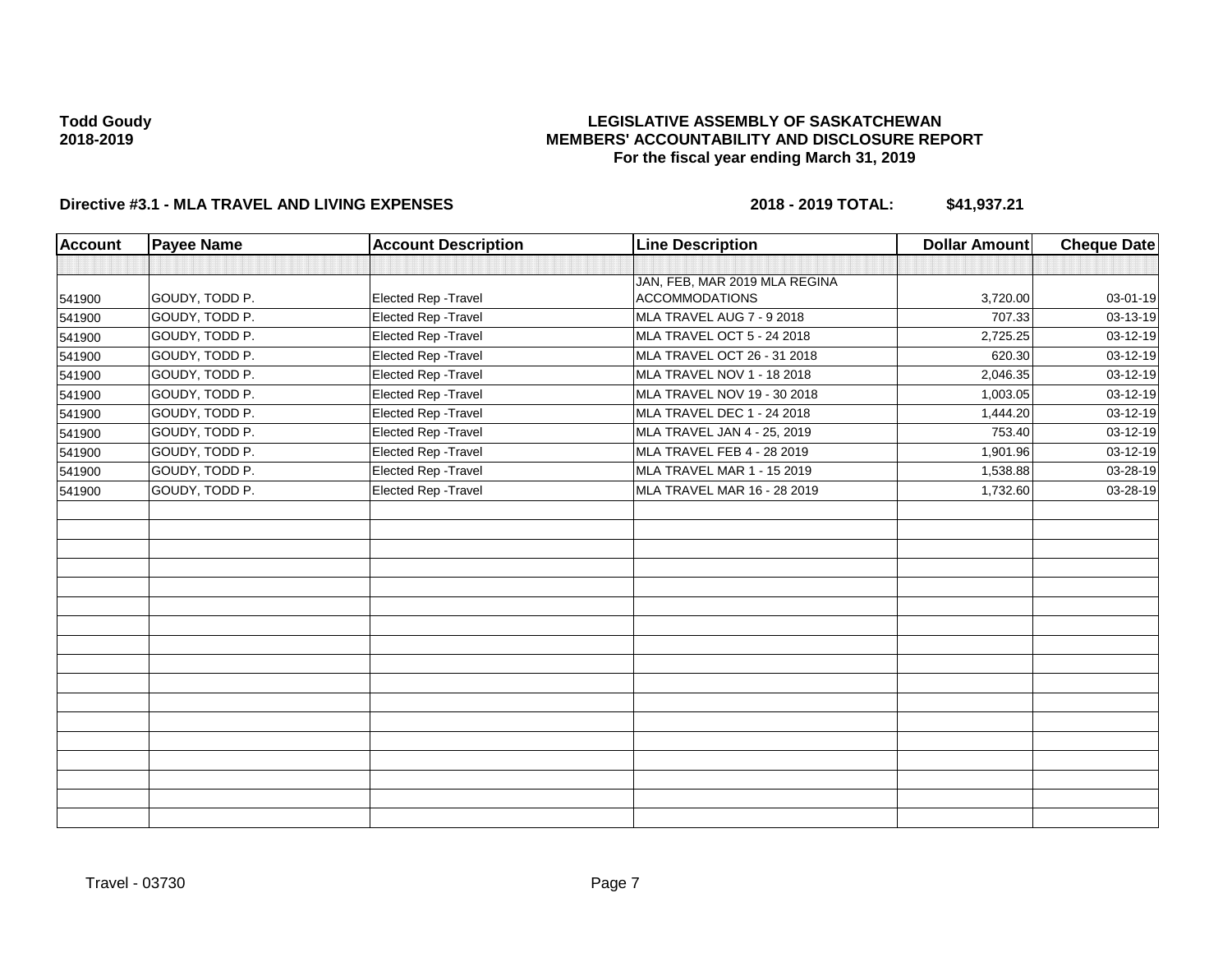### **LEGISLATIVE ASSEMBLY OF SASKATCHEWAN MEMBERS' ACCOUNTABILITY AND DISCLOSURE REPORT For the fiscal year ending March 31, 2019**

| <b>Account</b> | Payee Name | <b>Account Description</b> | <b>Line Description</b> | <b>Dollar Amount</b> | <b>Cheque Date</b> |
|----------------|------------|----------------------------|-------------------------|----------------------|--------------------|
|                |            |                            |                         |                      |                    |
|                |            |                            |                         |                      |                    |
|                |            |                            |                         |                      |                    |
|                |            |                            |                         |                      |                    |
|                |            |                            |                         |                      |                    |
|                |            |                            |                         |                      |                    |
|                |            |                            |                         |                      |                    |
|                |            |                            |                         |                      |                    |
|                |            |                            |                         |                      |                    |
|                |            |                            |                         |                      |                    |
|                |            |                            |                         |                      |                    |
|                |            |                            |                         |                      |                    |
|                |            |                            |                         |                      |                    |
|                |            |                            |                         |                      |                    |
|                |            |                            |                         |                      |                    |
|                |            |                            |                         |                      |                    |
|                |            |                            |                         |                      |                    |
|                |            |                            |                         |                      |                    |
|                |            |                            |                         |                      |                    |
|                |            |                            |                         |                      |                    |
|                |            |                            |                         |                      |                    |
|                |            |                            |                         |                      |                    |
|                |            |                            |                         |                      |                    |
|                |            |                            |                         |                      |                    |
|                |            |                            |                         |                      |                    |
|                |            |                            |                         |                      |                    |
|                |            |                            |                         |                      |                    |
|                |            |                            |                         |                      |                    |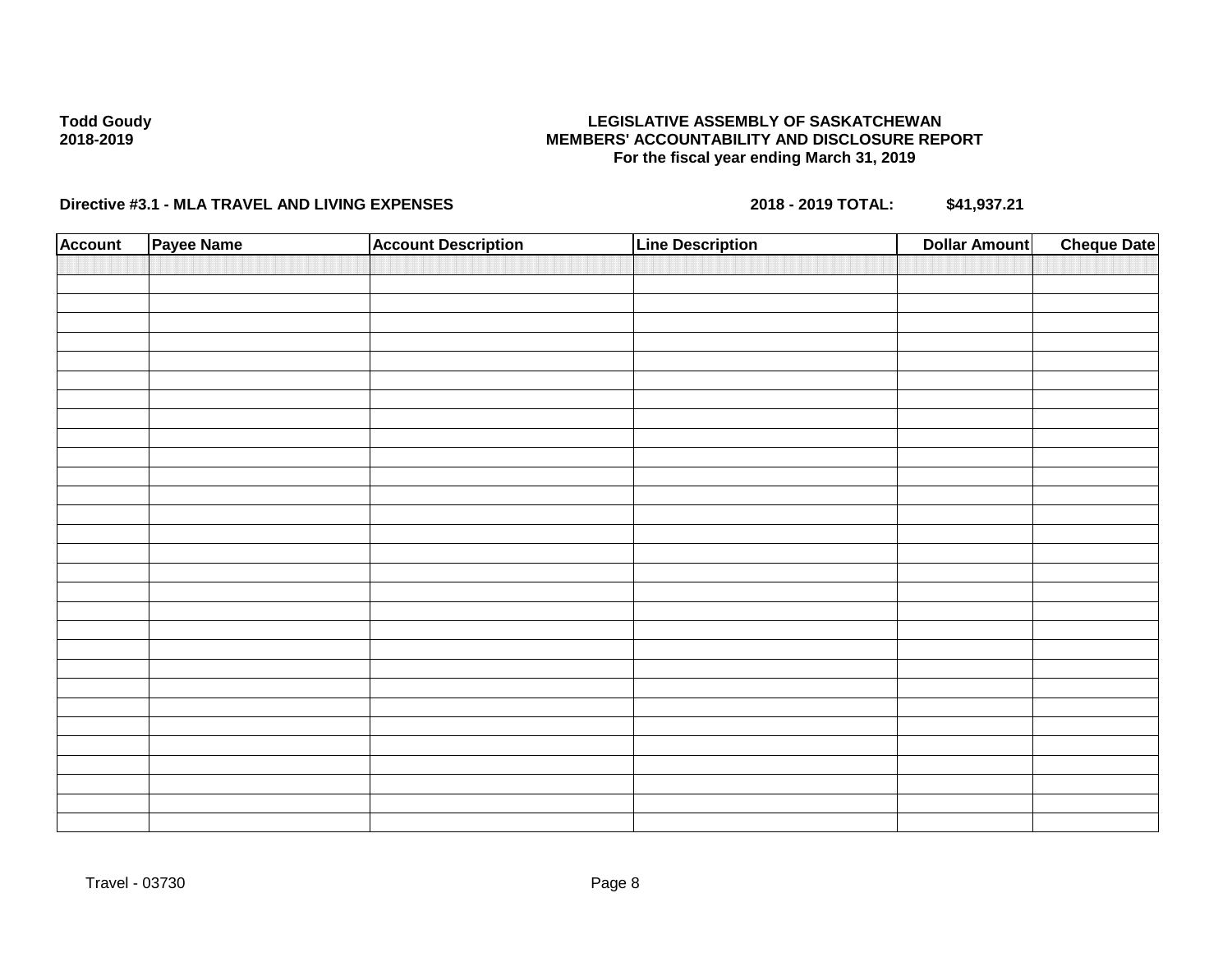### **LEGISLATIVE ASSEMBLY OF SASKATCHEWAN MEMBERS' ACCOUNTABILITY AND DISCLOSURE REPORT For the fiscal year ending March 31, 2019**

| <b>Account</b> | Payee Name | <b>Account Description</b> | <b>Line Description</b> | <b>Dollar Amount</b> | <b>Cheque Date</b> |
|----------------|------------|----------------------------|-------------------------|----------------------|--------------------|
|                |            |                            |                         |                      |                    |
|                |            |                            |                         |                      |                    |
|                |            |                            |                         |                      |                    |
|                |            |                            |                         |                      |                    |
|                |            |                            |                         |                      |                    |
|                |            |                            |                         |                      |                    |
|                |            |                            |                         |                      |                    |
|                |            |                            |                         |                      |                    |
|                |            |                            |                         |                      |                    |
|                |            |                            |                         |                      |                    |
|                |            |                            |                         |                      |                    |
|                |            |                            |                         |                      |                    |
|                |            |                            |                         |                      |                    |
|                |            |                            |                         |                      |                    |
|                |            |                            |                         |                      |                    |
|                |            |                            |                         |                      |                    |
|                |            |                            |                         |                      |                    |
|                |            |                            |                         |                      |                    |
|                |            |                            |                         |                      |                    |
|                |            |                            |                         |                      |                    |
|                |            |                            |                         |                      |                    |
|                |            |                            |                         |                      |                    |
|                |            |                            |                         |                      |                    |
|                |            |                            |                         |                      |                    |
|                |            |                            |                         |                      |                    |
|                |            |                            |                         |                      |                    |
|                |            |                            |                         |                      |                    |
|                |            |                            |                         |                      |                    |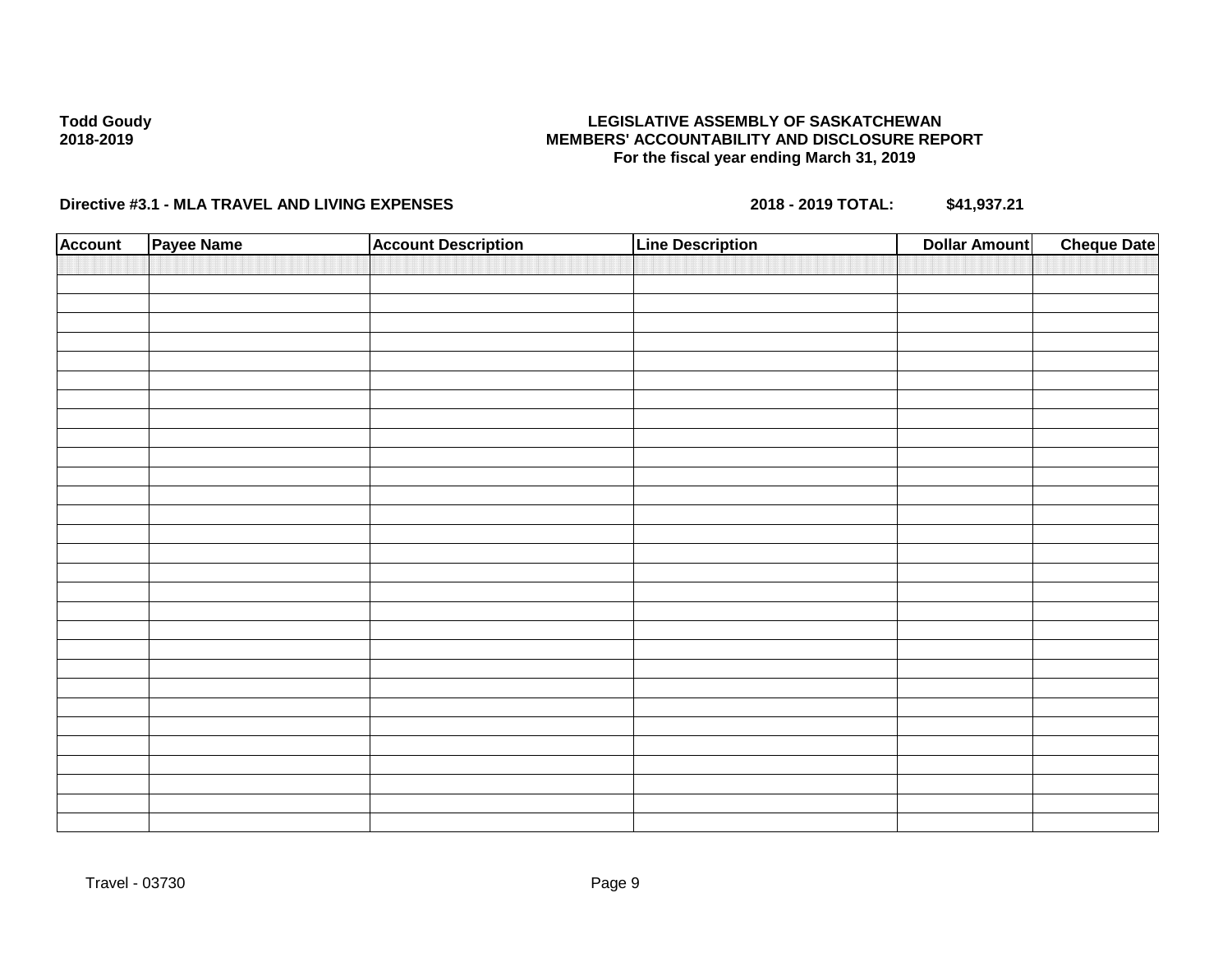### **LEGISLATIVE ASSEMBLY OF SASKATCHEWAN MEMBERS' ACCOUNTABILITY AND DISCLOSURE REPORT For the fiscal year ending March 31, 2019**

| <b>Account</b> | <b>Payee Name</b> | <b>Account Description</b> | <b>Line Description</b> | <b>Dollar Amount</b> | <b>Cheque Date</b> |
|----------------|-------------------|----------------------------|-------------------------|----------------------|--------------------|
|                |                   |                            |                         |                      |                    |
|                |                   |                            |                         |                      |                    |
|                |                   |                            |                         |                      |                    |
|                |                   |                            |                         |                      |                    |
|                |                   |                            |                         |                      |                    |
|                |                   |                            |                         |                      |                    |
|                |                   |                            |                         |                      |                    |
|                |                   |                            |                         |                      |                    |
|                |                   |                            |                         |                      |                    |
|                |                   |                            |                         |                      |                    |
|                |                   |                            |                         |                      |                    |
|                |                   |                            |                         |                      |                    |
|                |                   |                            |                         |                      |                    |
|                |                   |                            |                         |                      |                    |
|                |                   |                            |                         |                      |                    |
|                |                   |                            |                         |                      |                    |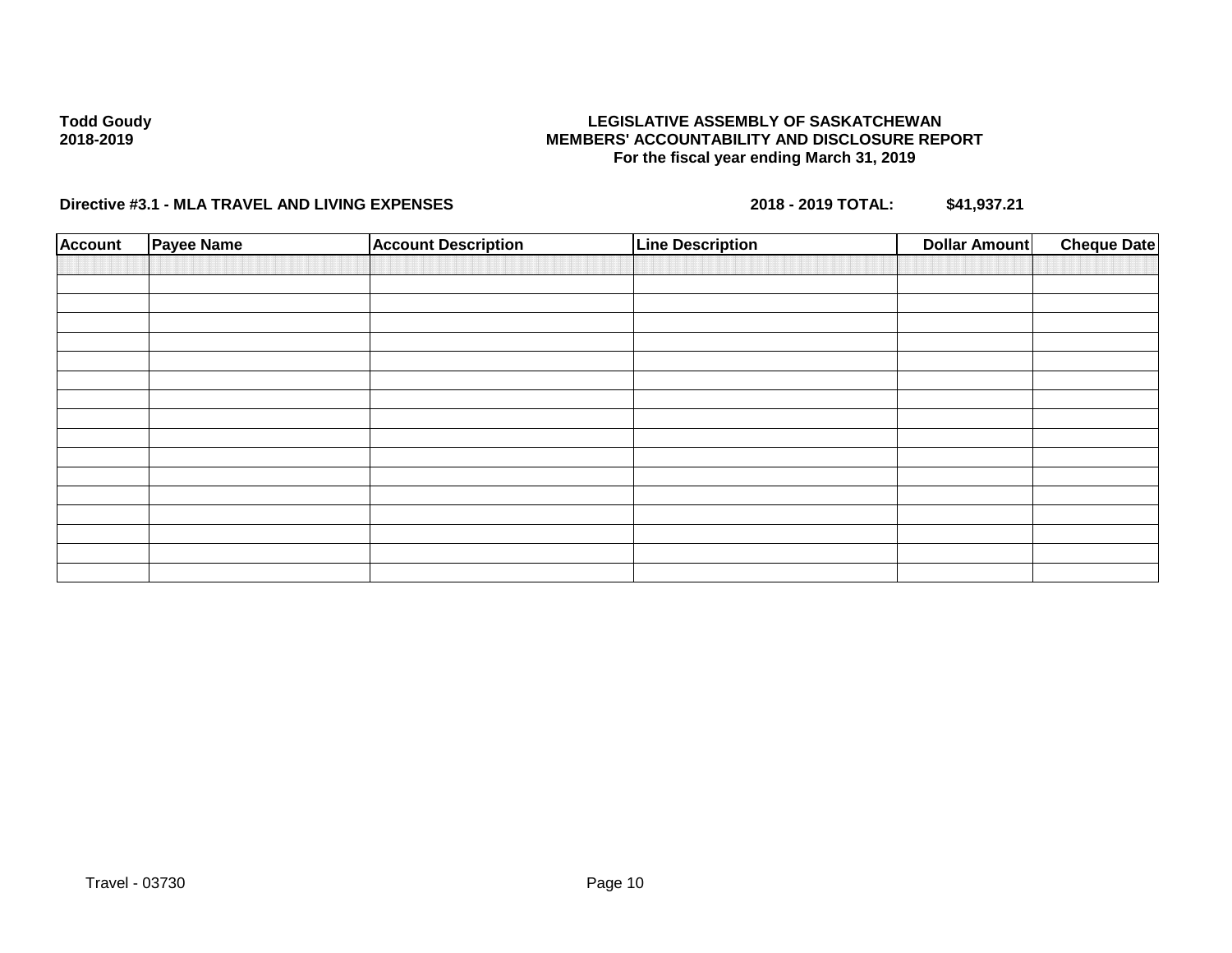### **LEGISLATIVE ASSEMBLY OF SASKATCHEWAN MEMBERS' ACCOUNTABILITY AND DISCLOSURE REPORT For the fiscal year ending March 31, 2019**

| <b>Account</b> | <b>Payee Name</b>            | <b>Account Description</b>                | <b>Line Description</b>            | <b>Dollar Amount</b> | <b>Cheque Date</b> |
|----------------|------------------------------|-------------------------------------------|------------------------------------|----------------------|--------------------|
|                |                              |                                           |                                    |                      |                    |
| 521372         | BRIGHTEN CREATIVE GROUP LTD. | Photographer's Services                   | PHOTOGRAPHER SERVICES - NO GST     | 104.94               | 04-13-18           |
| 521372         | DYCK, KELSEY                 | Photographer's Services                   | PHOTOGRAPHERS SERVICES             | 400.00               | $01 - 01 - 19$     |
| 522000         | ENGLEFELD, VILLAGE OF        | Rent of Ground, Buildings and Other Space | MARCH 13, 2019 MLA OFFICE RENT     | 25.00                | 03-14-19           |
| 522000         | <b>MELFORT MALL</b>          | Rent of Ground, Buildings and Other Space | APRIL 2018 MLA OFFICE RENT         | 1,250.00             | 04-01-18           |
| 522000         | <b>MELFORT MALL</b>          | Rent of Ground, Buildings and Other Space | MAY 2018 MLA OFFICE RENT           | 1,250.00             | 05-01-18           |
| 522000         | <b>MELFORT MALL</b>          | Rent of Ground, Buildings and Other Space | JUNE 2018 MLA OFFICE RENT          | 1,250.00             | 06-01-18           |
| 522000         | <b>MELFORT MALL</b>          | Rent of Ground, Buildings and Other Space | MLA OFFICE RENT JULY 2018          | 1,250.00             | 07-01-18           |
| 522000         | <b>MELFORT MALL</b>          | Rent of Ground, Buildings and Other Space | <b>AUGUST 2018 MLA OFFICE RENT</b> | 1,250.00             | 07-31-18           |
| 522000         | <b>MELFORT MALL</b>          | Rent of Ground, Buildings and Other Space | MLA OFFICE RENT SEPTEMBER 2018     | 1,250.00             | 09-01-18           |
| 522000         | <b>MELFORT MALL</b>          | Rent of Ground, Buildings and Other Space | MLA OFFICE RENT OCTOBER 2018       | 1,250.00             | 10-01-18           |
| 522000         | <b>MELFORT MALL</b>          | Rent of Ground, Buildings and Other Space | MLA OFFICE RENT NOV 2018           | 1,250.00             | $11-01-18$         |
| 522000         | <b>MELFORT MALL</b>          | Rent of Ground, Buildings and Other Space | JAN 2019 MLA OFFICE RENT           | 1,250.00             | 01-01-19           |
| 522000         | <b>MELFORT MALL</b>          | Rent of Ground, Buildings and Other Space | MLA OFFICE RENT DECEMBER 2018      | 1,250.00             | $01 - 01 - 19$     |
| 522000         | <b>MELFORT MALL</b>          | Rent of Ground, Buildings and Other Space | FEB 2019 MLA OFFICE RENT           | 1,250.00             | 02-01-19           |
| 522000         | <b>MELFORT MALL</b>          | Rent of Ground, Buildings and Other Space | MAR 2019 MLA OFFICE RENT           | 1.250.00             | 03-01-19           |
| 522000         | MELFORT, CITY OF             | Rent of Ground, Buildings and Other Space | MEETING ROOM RENTAL                | 290.43               | 12-01-18           |
| 522000         | NAICAM, TOWN OF              | Rent of Ground, Buildings and Other Space | <b>OFFICE RENTAL</b>               | 25.00                | 03-27-19           |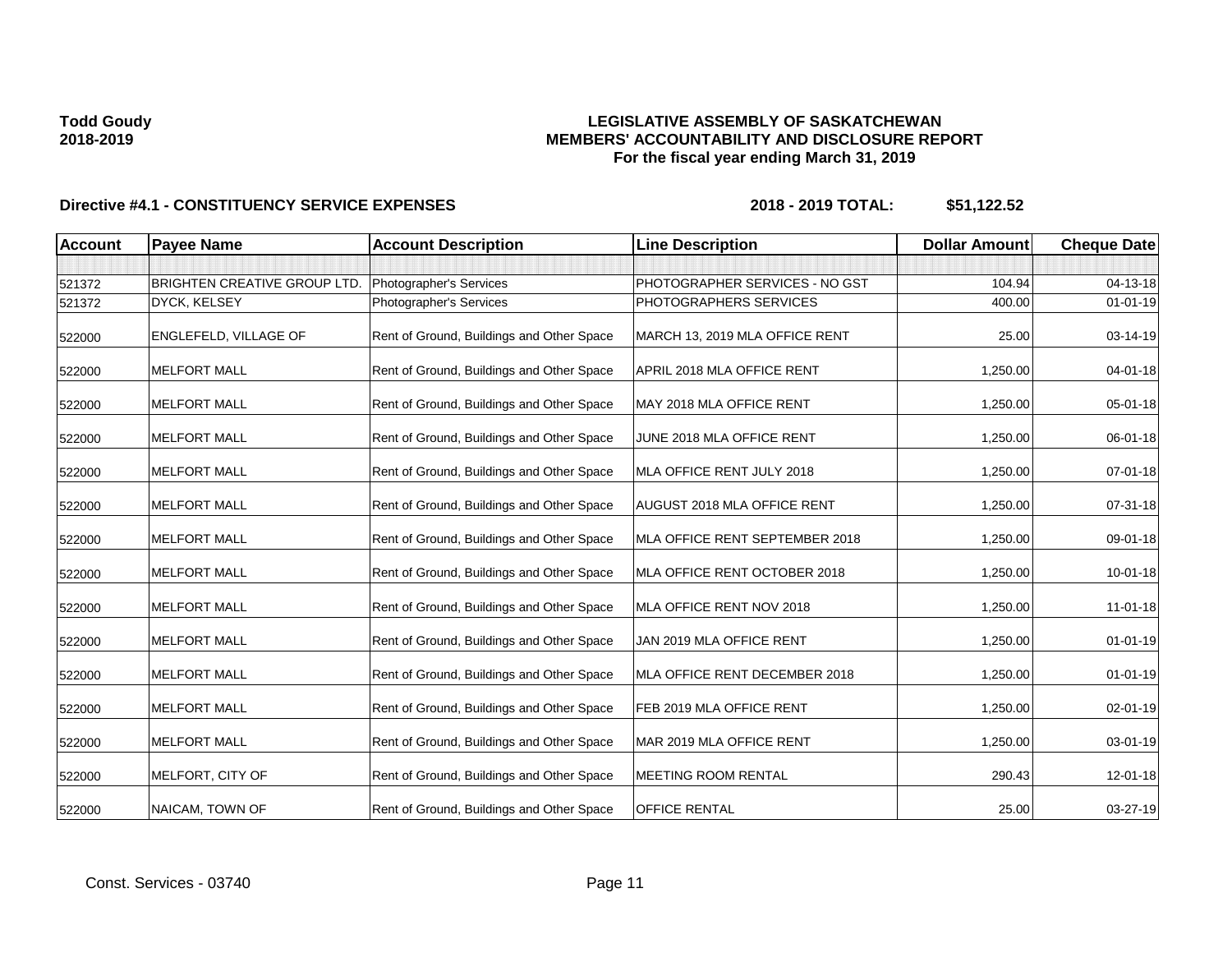### **LEGISLATIVE ASSEMBLY OF SASKATCHEWAN MEMBERS' ACCOUNTABILITY AND DISCLOSURE REPORT For the fiscal year ending March 31, 2019**

| <b>Account</b> | <b>Payee Name</b>             | <b>Account Description</b>                | <b>Line Description</b>      | <b>Dollar Amount</b> | <b>Cheque Date</b> |
|----------------|-------------------------------|-------------------------------------------|------------------------------|----------------------|--------------------|
|                |                               |                                           |                              |                      |                    |
| 522000         | WATSON, TOWN OF               | Rent of Ground, Buildings and Other Space | <b>MEETING ROOM RENTAL</b>   | 25.00                | 03-20-19           |
|                | MINISTER OF FINANCE-MINISTRY  |                                           |                              |                      |                    |
| 522200         | OF CENTRAL SERVICES           | Rent of Photocopiers                      | <b>COPIER SERVICE FEES</b>   | 100.00               | 12-01-18           |
| 522200         | <b>SUCCESS OFFICE SYSTEMS</b> | <b>Rent of Photocopiers</b>               | <b>COPIER CHARGES</b>        | 203.02               | 04-13-18           |
| 522200         | <b>SUCCESS OFFICE SYSTEMS</b> | Rent of Photocopiers                      | <b>COPIER CHARGES</b>        | 203.02               | 05-01-18           |
| 522200         | <b>SUCCESS OFFICE SYSTEMS</b> | Rent of Photocopiers                      | <b>COPIER CHARGES</b>        | 11.88                | 06-01-18           |
| 522200         | SUCCESS OFFICE SYSTEMS        | Rent of Photocopiers                      | <b>COPIER CHARGES</b>        | 203.02               | 06-01-18           |
| 522200         | <b>SUCCESS OFFICE SYSTEMS</b> | Rent of Photocopiers                      | <b>COPIER CHARGES</b>        | 210.62               | 07-05-18           |
| 522200         | <b>SUCCESS OFFICE SYSTEMS</b> | Rent of Photocopiers                      | <b>COPIER CHARGES</b>        | 203.02               | 08-01-18           |
| 522200         | <b>SUCCESS OFFICE SYSTEMS</b> | Rent of Photocopiers                      | <b>COPIER CHARGES</b>        | 15.02                | 08-01-18           |
| 522200         | <b>SUCCESS OFFICE SYSTEMS</b> | Rent of Photocopiers                      | <b>COPIER CHARGES</b>        | 203.02               | 09-04-18           |
| 522200         | SUCCESS OFFICE SYSTEMS        | Rent of Photocopiers                      | <b>COPIER CHARGES</b>        | 203.02               | $10 - 01 - 18$     |
| 522200         | <b>SUCCESS OFFICE SYSTEMS</b> | Rent of Photocopiers                      | <b>COPIER CHARGES</b>        | 10.80                | $10 - 01 - 18$     |
| 522200         | <b>SUCCESS OFFICE SYSTEMS</b> | Rent of Photocopiers                      | <b>COPIER CHARGES</b>        | 203.02               | $11-01-18$         |
| 522200         | <b>SUCCESS OFFICE SYSTEMS</b> | Rent of Photocopiers                      | <b>COPIER CHARGES</b>        | 7.46                 | $11-01-18$         |
| 522200         | <b>SUCCESS OFFICE SYSTEMS</b> | Rent of Photocopiers                      | <b>COPIER CHARGES</b>        | 218.50               | 12-05-18           |
| 522200         | <b>SUCCESS OFFICE SYSTEMS</b> | Rent of Photocopiers                      | <b>COPIER CHARGES</b>        | 209.21               | $01 - 02 - 19$     |
| 522200         | <b>SUCCESS OFFICE SYSTEMS</b> | Rent of Photocopiers                      | <b>COPIER CHARGES</b>        | 203.02               | 02-01-19           |
| 522200         | SUCCESS OFFICE SYSTEMS        | Rent of Photocopiers                      | <b>COPIER CHARGES</b>        | 7.62                 | $02 - 01 - 19$     |
| 522200         | <b>SUCCESS OFFICE SYSTEMS</b> | Rent of Photocopiers                      | <b>COPIER CHARGES</b>        | 203.02               | 03-01-19           |
| 522200         | <b>SUCCESS OFFICE SYSTEMS</b> | Rent of Photocopiers                      | <b>COPIER CHARGES</b>        | 13.12                | 03-26-19           |
| 522500         | SMITH AGENCIES LTD.           | <b>Insurance Premiums</b>                 | C70144861-2 OFFICE INSURANCE | 742.00               | $04 - 01 - 18$     |
| 522500         | SMITH AGENCIES LTD.           | <b>Insurance Premiums</b>                 | C70144861-2 OFFICE INSURANCE | $-6.36$              | $04 - 01 - 18$     |
| 522500         | SMITH AGENCIES LTD.           | <b>Insurance Premiums</b>                 | <b>INSURANCE PREMIUMS</b>    | 770.62               | 03-04-19           |
| 522700         | SASKPOWER CORPORATION         | Utilities - Electricity and Nat Gas       | 500009988642 APRIL 9, 2018   | 153.10               | 05-01-18           |
| 522700         | SASKPOWER CORPORATION         | Utilities - Electricity and Nat Gas       | 500009988642 MAY 7 2018      | 132.57               | 06-01-18           |
| 522700         | SASKPOWER CORPORATION         | Utilities - Electricity and Nat Gas       | 215100425418 JUNE 13 2018    | 265.75               | $07 - 01 - 18$     |
| 522700         | SASKPOWER CORPORATION         | Utilities - Electricity and Nat Gas       | 510005976293 JULY 18, 2018   | 186.55               | $07 - 18 - 18$     |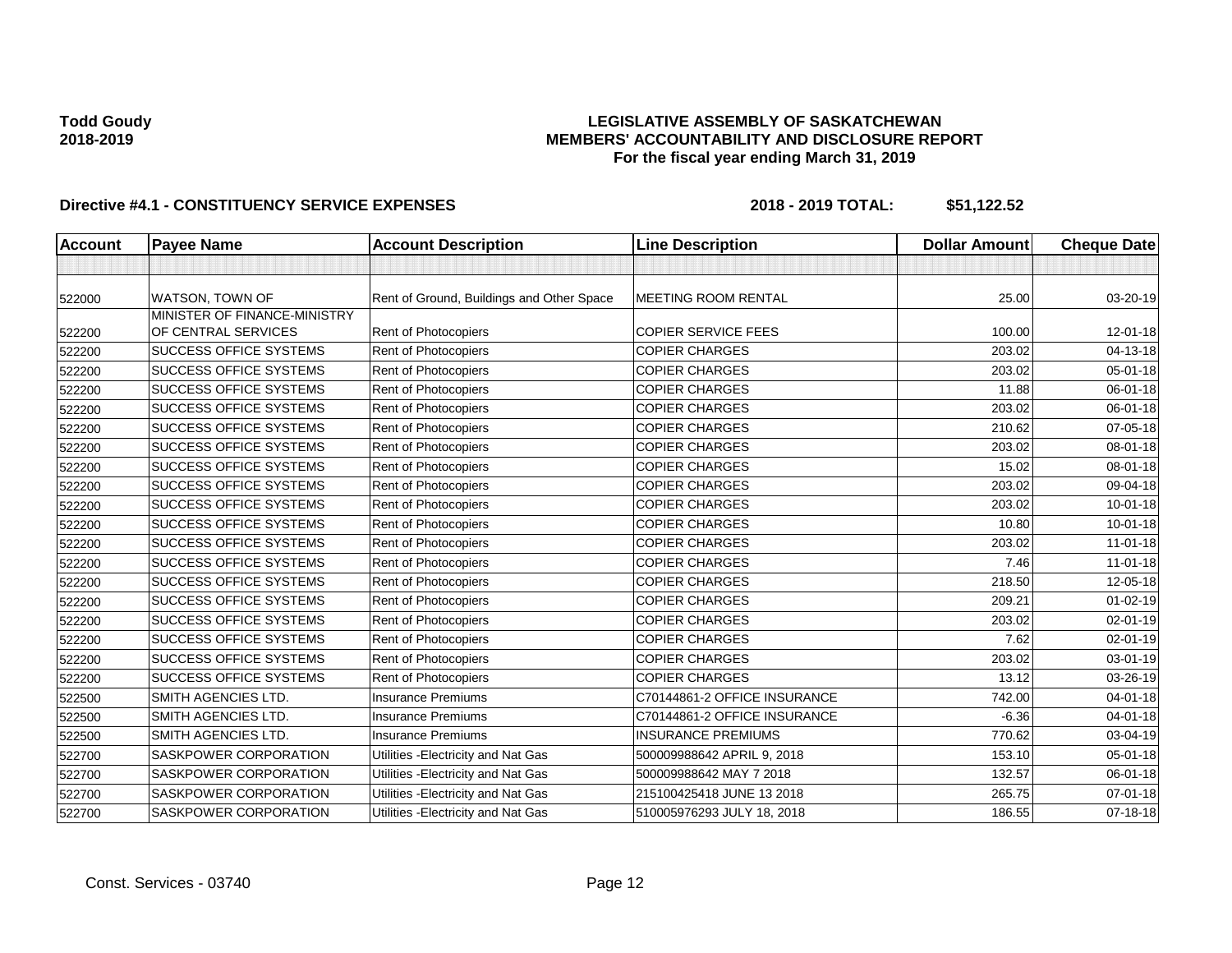### **LEGISLATIVE ASSEMBLY OF SASKATCHEWAN MEMBERS' ACCOUNTABILITY AND DISCLOSURE REPORT For the fiscal year ending March 31, 2019**

| <b>Account</b> | <b>Payee Name</b>                                   | <b>Account Description</b>           | <b>Line Description</b>          | <b>Dollar Amount</b> | <b>Cheque Date</b> |
|----------------|-----------------------------------------------------|--------------------------------------|----------------------------------|----------------------|--------------------|
|                |                                                     |                                      |                                  |                      |                    |
| 522700         | SASKPOWER CORPORATION                               | Utilities - Electricity and Nat Gas  | 510005976293 AUGUST 7 2018       | 200.16               | 08-07-18           |
| 522700         | <b>SASKPOWER CORPORATION</b>                        | Utilities - Electricity and Nat Gas  | 510005976293 SEPT 2018           | 145.33               | 09-01-18           |
| 522700         | <b>SASKPOWER CORPORATION</b>                        | Utilities - Electricity and Nat Gas  | 510005976293 OCTOBER 5, 2018     | 121.11               | $10 - 05 - 18$     |
| 522700         | SASKPOWER CORPORATION                               | Utilities - Electricity and Nat Gas  | 510005976293 NOV 7 2018          | 257.69               | $12 - 01 - 18$     |
| 522700         | <b>SASKPOWER CORPORATION</b>                        | Utilities - Electricity and Nat Gas  | 510005976293 DECEMBER 7, 2018    | 147.91               | $01 - 01 - 19$     |
| 522700         | SASKPOWER CORPORATION                               | Utilities - Electricity and Nat Gas  | 510005976293 JANUARY 08, 2019    | 94.65                | $01 - 08 - 19$     |
| 522700         | <b>SASKPOWER CORPORATION</b>                        | Utilities - Electricity and Nat Gas  | 510005976293 FEBRUARY 7, 2019    | 312.20               | 02-07-19           |
| 522700         | SASKPOWER CORPORATION                               | Utilities - Electricity and Nat Gas  | 5100 0597 6293 MAR 7, 2019       | 182.14               | 03-07-19           |
| 525000         | CANADA POST CORPORATION                             | Postal, Courier, Freight and Related | <b>POSTAGE</b>                   | 1,086.38             | $01 - 01 - 19$     |
| 525000         | MINISTER OF FINANCE-MINISTRY<br>OF CENTRAL SERVICES | Postal, Courier, Freight and Related | <b>MAIL SERVICES</b>             | 87.92                | 06-18-18           |
| 525000         | MINISTER OF FINANCE-MINISTRY<br>OF CENTRAL SERVICES | Postal, Courier, Freight and Related | <b>MAIL SERVICES</b>             | 106.96               | 06-18-18           |
| 525000         | MINISTER OF FINANCE-MINISTRY<br>OF CENTRAL SERVICES | Postal, Courier, Freight and Related | MAIL SERVICES JUNE 2018          | 90.48                | $08 - 01 - 18$     |
| 525000         | MINISTER OF FINANCE-MINISTRY<br>OF CENTRAL SERVICES | Postal, Courier, Freight and Related | MAIL SERVICES JULY 2018          | 136.32               | $10 - 01 - 18$     |
| 525000         | MINISTER OF FINANCE-MINISTRY<br>OF CENTRAL SERVICES | Postal, Courier, Freight and Related | <b>AUGUST 2018 MAIL SERVICES</b> | 117.13               | 10-10-18           |
| 525000         | MINISTER OF FINANCE-MINISTRY<br>OF CENTRAL SERVICES | Postal, Courier, Freight and Related | MAIL SERVICES SEPT 2018          | 90.71                | $11 - 01 - 18$     |
| 525000         | MINISTER OF FINANCE-MINISTRY<br>OF CENTRAL SERVICES | Postal, Courier, Freight and Related | MAIL SERVICES OCTOBER 2018       | 86.02                | 12-01-18           |
| 525000         | MINISTER OF FINANCE-MINISTRY<br>OF CENTRAL SERVICES | Postal, Courier, Freight and Related | MAIL SERVICES NOVEMBER 2018      | 94.84                | $01 - 01 - 19$     |
| 525000         | MINISTER OF FINANCE-MINISTRY<br>OF CENTRAL SERVICES | Postal, Courier, Freight and Related | MAIL SERVICES DECEMBER 2018      | 86.02                | 02-01-19           |
| 525000         | MINISTER OF FINANCE-MINISTRY<br>OF CENTRAL SERVICES | Postal, Courier, Freight and Related | MAIL SERVICES JAN 2019           | 86.02                | 03-01-19           |
| 525000         | MINISTER OF FINANCE-MINISTRY<br>OF CENTRAL SERVICES | Postal, Courier, Freight and Related | MAIL SERVICES FEB 2019           | 86.02                | 03-14-19           |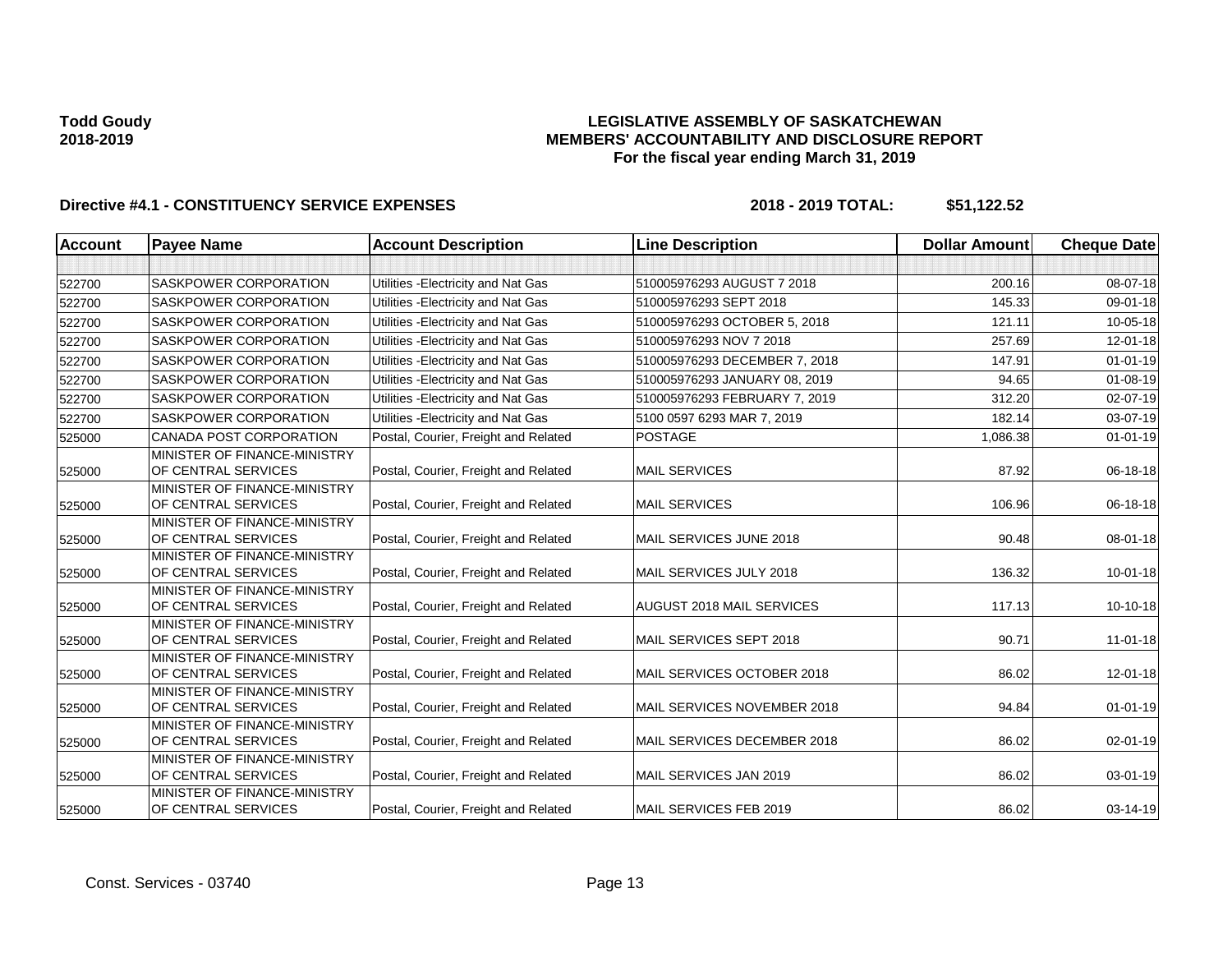### **LEGISLATIVE ASSEMBLY OF SASKATCHEWAN MEMBERS' ACCOUNTABILITY AND DISCLOSURE REPORT For the fiscal year ending March 31, 2019**

| <b>Account</b> | <b>Payee Name</b>                                   | <b>Account Description</b>              | <b>Line Description</b>                                     | <b>Dollar Amount</b> | <b>Cheque Date</b> |
|----------------|-----------------------------------------------------|-----------------------------------------|-------------------------------------------------------------|----------------------|--------------------|
|                |                                                     |                                         |                                                             |                      |                    |
| 525000         | MINISTER OF FINANCE-MINISTRY<br>OF CENTRAL SERVICES | Postal, Courier, Freight and Related    | MAR/19 MAIL SERVICES                                        | 86.02                | 03-31-19           |
| 525000         | PRAIRIE NORTH CO-OPERATIVE<br>LTD.                  | Postal, Courier, Freight and Related    | MISC OFFICE SUPPLIES/POSTAGE                                | 17.00                | 05-04-18           |
| 525000         | PRAIRIE NORTH CO-OPERATIVE<br>LTD.                  | Postal, Courier, Freight and Related    | MISC OFFICE SUPPLIES & POSTAGE                              | 17.00                | 09-19-18           |
| 525000         | PRAIRIE NORTH CO-OPERATIVE<br>LTD.                  | Postal, Courier, Freight and Related    | POSTAGE                                                     | 25.50                | 02-12-19           |
| 529000         | ULTRATECH PRINTING LTD                              | <b>General Contractual Services</b>     | <b>GENERAL CONTRACTUAL SERVICES</b>                         | 60.95                | 02-01-19           |
| 529000         | <b>VITAL SIGNS</b>                                  | <b>General Contractual Services</b>     | OFFICE SIGN                                                 | 355.10               | 05-01-18           |
| 529000         | <b>VITAL SIGNS</b>                                  | <b>General Contractual Services</b>     | MAGNETIC SIGN PRODUCTION                                    | 958.24               | $10 - 01 - 18$     |
| 530000         | <b>GRAPHIC AD LTD.</b>                              | <b>Communications Development Costs</b> | <b>COMMUNICATIONS DEVELOPMENT</b>                           | 1,049.40             | $11-01-18$         |
| 530000         | ULTRATECH PRINTING LTD                              | <b>Communications Development Costs</b> | PROMOTIONAL ITEMS                                           | 53.00                | $01 - 01 - 19$     |
| 530300         | <b>MARU GROUP CANADA INC.</b>                       | Primary Research/Focus group            | AD HOC CONSULTING - BRAND<br><b>HEALTH/TRACKING U&amp;A</b> | 632.98               | 08-01-18           |
| 530300         | <b>MARU GROUP CANADA INC.</b>                       | Primary Research/Focus group            | AD HOC CONSULTING-BRAND<br>HEALTH/TRACKING/U&A              | 632.98               | $10 - 01 - 18$     |
| 530300         | MARU GROUP CANADA INC.                              | Primary Research/Focus group            | GROUP AD HOC CONSULTING                                     | 632.98               | $11 - 01 - 18$     |
| 530300         | <b>MARU GROUP CANADA INC.</b>                       | Primary Research/Focus group            | GROUP AD AD CONSULTING                                      | 632.98               | 12-01-18           |
| 530500         | ADCANADA MEDIA INC.                                 | Media Placement                         | <b>ADVERTISING</b>                                          | 364.71               | 03-28-19           |
| 530500         | <b>CREATIVE FIRE</b>                                | Media Placement                         | <b>ADVERTISING</b>                                          | 1,061.20             | 08-17-18           |
| 530500         | <b>CREATIVE FIRE</b>                                | Media Placement                         | <b>ADVERTISING</b>                                          | 2,316.03             | 12-01-18           |
| 530500         | <b>CREATIVE FIRE</b>                                | Media Placement                         | <b>ADVERTISING</b>                                          | 1,462.68             | 03-26-19           |
| 530500         | <b>JIM PATTISON BROADCAST</b><br><b>GROUP</b>       | Media Placement                         | <b>ADVERTISING</b>                                          | 230.80               | 06-01-18           |
| 530500         | <b>JIM PATTISON BROADCAST</b><br><b>GROUP</b>       | Media Placement                         | <b>ADVERTISING</b>                                          | 115.40               | $07 - 01 - 18$     |
| 530500         | <b>JIM PATTISON BROADCAST</b><br><b>GROUP</b>       | Media Placement                         | <b>ADVERTISING</b>                                          | 115.40               | $07 - 01 - 18$     |
| 530500         | <b>JIM PATTISON BROADCAST</b><br><b>GROUP</b>       | Media Placement                         | <b>ADVERTISING</b>                                          | 288.50               | $08 - 01 - 18$     |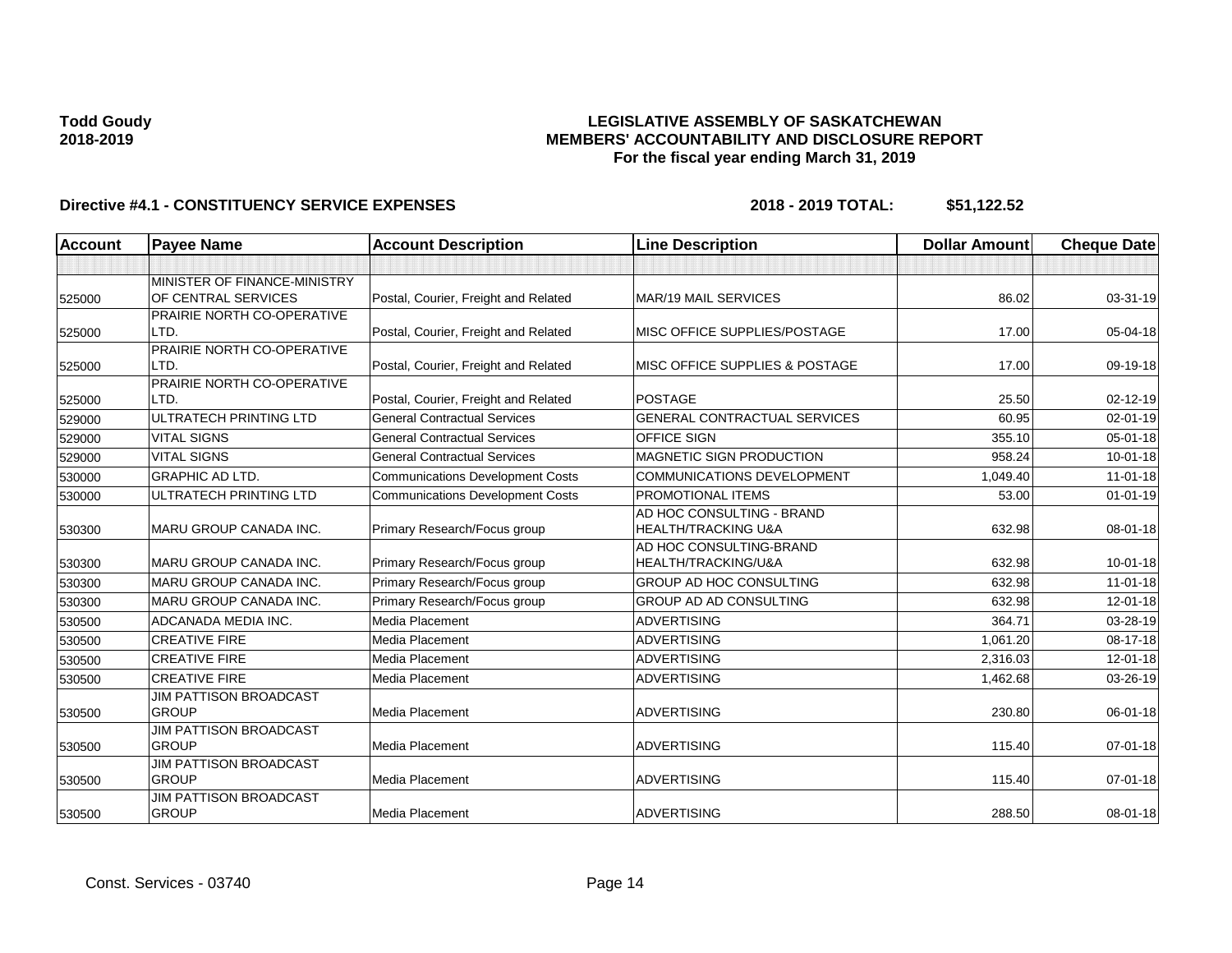### **LEGISLATIVE ASSEMBLY OF SASKATCHEWAN MEMBERS' ACCOUNTABILITY AND DISCLOSURE REPORT For the fiscal year ending March 31, 2019**

| <b>Account</b> | <b>Payee Name</b>                                  | <b>Account Description</b> | <b>Line Description</b>      | <b>Dollar Amount</b> | <b>Cheque Date</b> |
|----------------|----------------------------------------------------|----------------------------|------------------------------|----------------------|--------------------|
|                |                                                    |                            |                              |                      |                    |
|                | <b>JIM PATTISON BROADCAST</b>                      |                            |                              |                      |                    |
| 530500         | <b>GROUP</b>                                       | Media Placement            | <b>ADVERTISING</b>           | 230.80               | 08-30-18           |
|                | <b>JIM PATTISON BROADCAST</b>                      |                            |                              |                      |                    |
| 530500         | <b>GROUP</b>                                       | Media Placement            | <b>ADVERTISING</b>           | 288.50               | $10 - 01 - 18$     |
|                | JIM PATTISON BROADCAST                             |                            |                              |                      |                    |
| 530500         | <b>GROUP</b>                                       | Media Placement            | <b>ADVERTISING</b>           | 230.80               | $11-01-18$         |
|                | <b>JIM PATTISON BROADCAST</b><br><b>GROUP</b>      | Media Placement            | <b>ADVERTISING</b>           | 230.80               | 12-05-18           |
| 530500         | <b>JIM PATTISON BROADCAST</b>                      |                            |                              |                      |                    |
| 530500         | <b>GROUP</b>                                       | Media Placement            | <b>ADVERTISING</b>           | 173.00               | $01 - 01 - 19$     |
|                | JIM PATTISON BROADCAST                             |                            |                              |                      |                    |
| 530500         | <b>GROUP</b>                                       | Media Placement            | <b>ADVERTISING</b>           | 115.40               | $01 - 01 - 19$     |
|                | <b>JIM PATTISON BROADCAST</b>                      |                            |                              |                      |                    |
| 530500         | <b>GROUP</b>                                       | Media Placement            | RTV - T. GOUDY - ADVERTISING | $-577.00$            | $01 - 24 - 19$     |
|                | <b>JIM PATTISON BROADCAST</b>                      |                            |                              |                      |                    |
| 530500         | <b>GROUP</b>                                       | Media Placement            | <b>ADVERTISING</b>           | 115.00               | 03-01-19           |
|                | <b>JIM PATTISON BROADCAST</b>                      |                            |                              |                      |                    |
| 530500         | <b>GROUP</b>                                       | Media Placement            | <b>ADVERTISING</b>           | 287.50               | 03-31-19           |
| 530500         | <b>MELFORT MUSTANGS</b>                            | Media Placement            | <b>ADVERTISING NO GST</b>    | 1,400.00             | 08-03-18           |
| 530500         | PANOW, COM                                         | Media Placement            | <b>ADVERTISING</b>           | 288.50               | 09-01-18           |
| 530500         | PANOW, COM                                         | <b>Media Placement</b>     | <b>ADVERTISING</b>           | 288.50               | $10 - 01 - 18$     |
| 530500         | <b>PNG PRAIRIE NEWSPAPER GROUP Media Placement</b> |                            | ADVERTISING - NO GST         | 59.00                | 05-01-18           |
| 530500         | <b>PNG PRAIRIE NEWSPAPER GROUP Media Placement</b> |                            | ADVERTISING - NO GST         | 50.00                | 06-01-18           |
| 530500         | <b>PNG PRAIRIE NEWSPAPER GROUP Media Placement</b> |                            | <b>ADVERTISING</b>           | 37.50                | 06-20-18           |
| 530500         | <b>PNG PRAIRIE NEWSPAPER GROUP Media Placement</b> |                            | <b>ADVERTISING</b>           | 75.00                | 07-01-18           |
| 530500         | <b>PNG PRAIRIE NEWSPAPER GROUP Media Placement</b> |                            | <b>ADVERTISING</b>           | 50.00                | $07 - 01 - 18$     |
| 530500         | <b>PNG PRAIRIE NEWSPAPER GROUP Media Placement</b> |                            | <b>ADVERTISING</b>           | 38.50                | 07-01-18           |
| 530500         | <b>PNG PRAIRIE NEWSPAPER GROUP Media Placement</b> |                            | <b>ADVERTISING</b>           | 38.50                | $07 - 11 - 18$     |
| 530500         | <b>PNG PRAIRIE NEWSPAPER GROUP Media Placement</b> |                            | <b>ADVERTISING</b>           | 37.50                | $07 - 18 - 18$     |
| 530500         | <b>PNG PRAIRIE NEWSPAPER GROUP Media Placement</b> |                            | <b>ADVERTISING</b>           | 50.00                | 08-22-18           |
| 530500         | PNG PRAIRIE NEWSPAPER GROUP Media Placement        |                            | <b>ADVERTISING</b>           | 45.00                | 09-19-18           |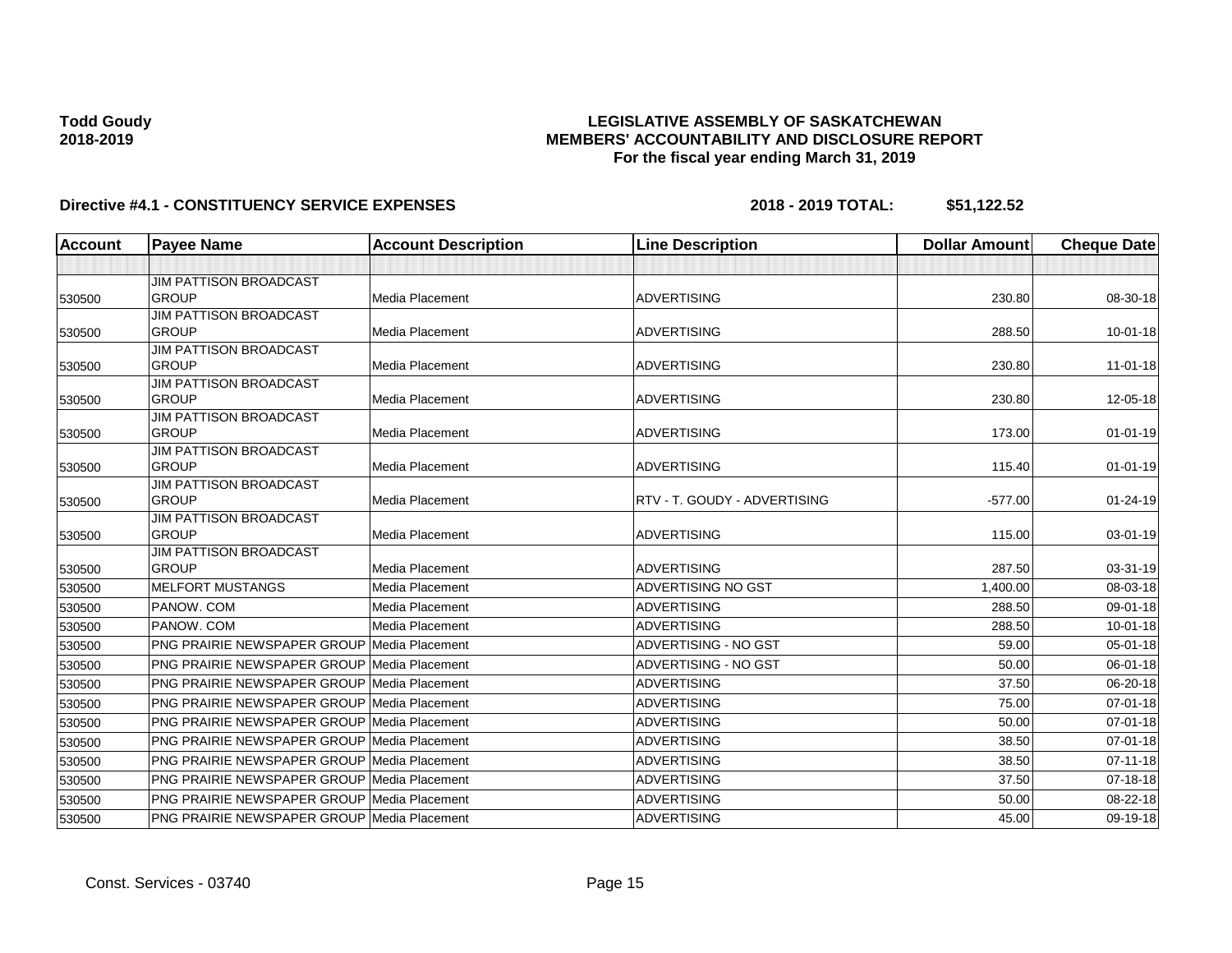### **LEGISLATIVE ASSEMBLY OF SASKATCHEWAN MEMBERS' ACCOUNTABILITY AND DISCLOSURE REPORT For the fiscal year ending March 31, 2019**

| <b>Account</b> | <b>Payee Name</b>                                  | <b>Account Description</b> | <b>Line Description</b>          | <b>Dollar Amount</b> | <b>Cheque Date</b> |
|----------------|----------------------------------------------------|----------------------------|----------------------------------|----------------------|--------------------|
|                |                                                    |                            |                                  |                      |                    |
| 530500         | <b>PNG PRAIRIE NEWSPAPER GROUP Media Placement</b> |                            | <b>ADVERTISING</b>               | 55.00                | 10-17-18           |
| 530500         | <b>PNG PRAIRIE NEWSPAPER GROUP Media Placement</b> |                            | <b>ADVERTISING</b>               | 50.00                | $11 - 01 - 18$     |
| 530500         | <b>PNG PRAIRIE NEWSPAPER GROUP Media Placement</b> |                            | <b>ADVERTISING</b>               | 85.00                | $11 - 14 - 18$     |
| 530500         | <b>PNG PRAIRIE NEWSPAPER GROUP Media Placement</b> |                            | <b>ADVERTISING</b>               | 50.00                | $11 - 14 - 18$     |
| 530500         | <b>PNG PRAIRIE NEWSPAPER GROUP Media Placement</b> |                            | <b>ADVERTISING</b>               | 34.50                | $12 - 01 - 18$     |
| 530500         | <b>PNG PRAIRIE NEWSPAPER GROUP Media Placement</b> |                            | <b>ADVERTISING</b>               | 34.50                | 12-12-18           |
| 530500         | <b>PNG PRAIRIE NEWSPAPER GROUP Media Placement</b> |                            | <b>ADVERTISING</b>               | 55.00                | $01 - 01 - 19$     |
| 530500         | <b>PNG PRAIRIE NEWSPAPER GROUP Media Placement</b> |                            | <b>ADVERTISING</b>               | 55.00                | 02-01-19           |
| 530500         | PNG PRAIRIE NEWSPAPER GROUP   Media Placement      |                            | <b>ADVERTISING</b>               | 60.00                | 03-20-19           |
| 530500         | POSTMEDIA NETWORK INC.                             | Media Placement            | ADVERTISING - NO GST             | 75.00                | 05-01-18           |
| 530500         | POSTMEDIA NETWORK INC.                             | Media Placement            | ADVERTISING - NO GST             | 75.00                | 05-05-18           |
| 530500         | POSTMEDIA NETWORK INC.                             | Media Placement            | <b>ADVERTISING</b>               | 68.00                | 06-16-18           |
| 530500         | POSTMEDIA NETWORK INC.                             | Media Placement            | <b>ADVERTISING</b>               | 33.00                | $07 - 01 - 18$     |
| 530500         | POSTMEDIA NETWORK INC.                             | Media Placement            | <b>ADVERTISING</b>               | 22.00                | 07-01-18           |
| 530500         | POSTMEDIA NETWORK INC.                             | Media Placement            | ADVERTISING NO GST               | 60.00                | 03-01-19           |
| 530500         | <b>ROTARY CLUB OF MELFORT</b>                      | Media Placement            | <b>ADVERTISING</b>               | 110.00               | $02 - 01 - 19$     |
| 530500         | THE COFFEE ROW REPORT                              | Media Placement            | <b>ADVERTISING</b>               | 20.00                | $01 - 01 - 19$     |
| 530500         | <b>VITAL SIGNS</b>                                 | Media Placement            | <b>ADVERTISING</b>               | 439.90               | 12-01-18           |
| 530900         | <b>CORPORATE EXPRESS</b>                           | <b>Promotional Items</b>   | SASK FLAGS/MISC.&OFFICE SUPPLIES | 195.82               | $04 - 11 - 18$     |
| 530900         | <b>CORPORATE EXPRESS</b>                           | <b>Promotional Items</b>   | PROVINCIAL FLAG                  | 201.71               | 05-08-18           |
| 530900         | <b>CORPORATE EXPRESS</b>                           | <b>Promotional Items</b>   | PROVINCIAL FLAGS                 | 65.83                | 05-11-18           |
| 530900         | <b>CORPORATE EXPRESS</b>                           | <b>Promotional Items</b>   | PROMOTIONAL ITEMS: FLAGS         | 134.47               | 06-13-18           |
| 530900         | <b>CORPORATE EXPRESS</b>                           | <b>Promotional Items</b>   | <b>FLAGS</b>                     | 21.94                | 07-19-18           |
| 530900         | <b>CORPORATE EXPRESS</b>                           | <b>Promotional Items</b>   | <b>FLAGS</b>                     | 70.38                | 07-20-18           |
| 530900         | <b>CORPORATE EXPRESS</b>                           | <b>Promotional Items</b>   | <b>FLAGS</b>                     | 43.88                | 07-25-18           |
| 530900         | <b>CORPORATE EXPRESS</b>                           | <b>Promotional Items</b>   | <b>SASK FLAGS</b>                | 98.26                | 08-13-18           |
| 530900         | <b>CORPORATE EXPRESS</b>                           | <b>Promotional Items</b>   | <b>SASK FLAGS</b>                | 134.47               | $10 - 11 - 18$     |
| 530900         | <b>CORPORATE EXPRESS</b>                           | <b>Promotional Items</b>   | <b>SASK FLAGS</b>                | 201.71               | 03-18-19           |
| 530900         | <b>MEL CITY FLORISTS</b>                           | <b>Promotional Items</b>   | <b>SYMPATHY FLOWERS</b>          | 63.60                | 08-01-18           |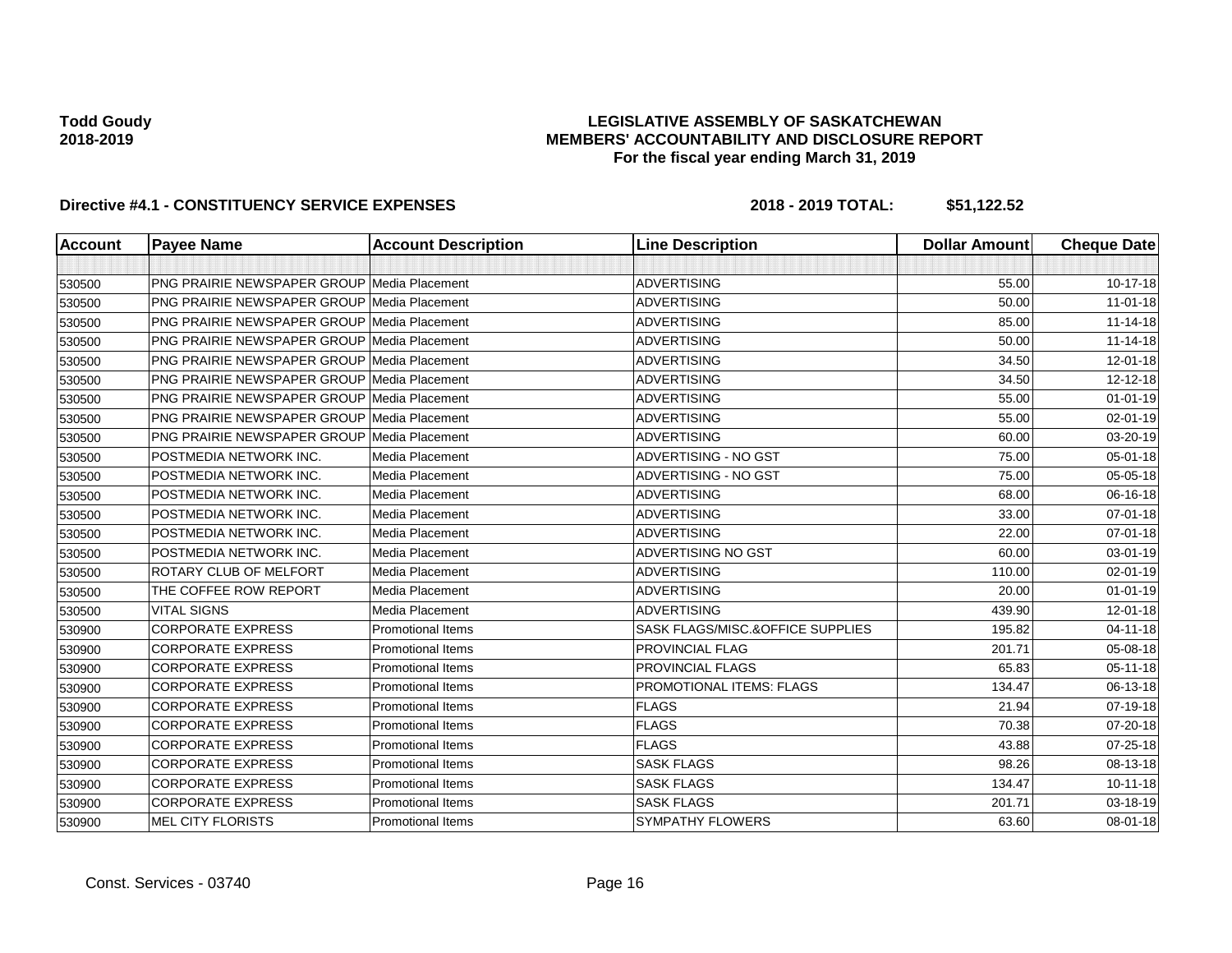### **LEGISLATIVE ASSEMBLY OF SASKATCHEWAN MEMBERS' ACCOUNTABILITY AND DISCLOSURE REPORT For the fiscal year ending March 31, 2019**

| <b>Account</b> | <b>Payee Name</b>                  | <b>Account Description</b>                  | <b>Line Description</b>          | <b>Dollar Amount</b> | <b>Cheque Date</b> |
|----------------|------------------------------------|---------------------------------------------|----------------------------------|----------------------|--------------------|
|                |                                    |                                             |                                  |                      |                    |
|                | ROYAL CANADIAN LEGION              |                                             |                                  |                      |                    |
| 530900         | BRANCH NO. 030                     | <b>Promotional Items</b>                    | REMEBERANCE DAY WREATH           | 70.00                | 09-17-18           |
| 530900         | STAR CITY ROYAL PURPLE             | <b>Promotional Items</b>                    | PROMOTIONAL ITEMS                | 40.00                | $11 - 14 - 18$     |
| 530900         | <b>TREASURE HOUSE IMPORTS LTD.</b> | <b>Promotional Items</b>                    | <b>SASK PINS, FLAGS</b>          | 234.00               | 09-01-18           |
| 530900         | <b>TREASURE HOUSE IMPORTS LTD.</b> | <b>Promotional Items</b>                    | PROMOTIONAL ITEMS                | 390.00               | 03-19-19           |
| 530900         | ULTRATECH PRINTING LTD             | <b>Promotional Items</b>                    | PROMOTIONAL ITEMS                | 1,881.50             | $01 - 01 - 19$     |
| 542000         | <b>GORDON, PEGGY</b>               | Travel                                      | CA TRAVEL MAR 13, 2019           | 85.71                | 03-13-19           |
| 542000         | GORDON, PEGGY                      | Travel                                      | CA TRAVEL MAR 20 2019            | 92.00                | 03-20-19           |
| 542000         | GORDON, PEGGY                      | Travel                                      | CA TRAVEL MARCH 27 2019          | 85.74                | $03 - 27 - 19$     |
| 550100         | ULTRATECH PRINTING LTD             | <b>Printed Forms</b>                        | <b>STATIONERY</b>                | 359.08               | 07-23-18           |
|                |                                    |                                             | ENVELOPES/LETTERHEAD/BUSINESS    |                      |                    |
| 550102         | ULTRATECH PRINTING LTD             | Letterhead, Envelopes, Business Cards, etc. | <b>CARDS</b>                     | 360.40               | 04-07-18           |
| 550200         | <b>GRAPHIC AD LTD.</b>             | Books, Mags and Ref Materials               | <b>MAP</b>                       | 177.59               | $11 - 07 - 18$     |
| 550200         | <b>NORTHERN LIGHTS GALLERY</b>     | Books, Mags and Ref Materials               | <b>MAP</b>                       | 152.40               | 03-26-19           |
| 555000         | <b>BACKSTAGE MUSIC</b>             | Other Material and Supplies                 | <b>MISC OFFICE SUPPLIES</b>      | 64.99                | $10 - 01 - 18$     |
| 555000         | <b>BACKSTAGE MUSIC</b>             | <b>Other Material and Supplies</b>          | MISC OFFICE SUPPLIES             | 76.89                | $10 - 01 - 18$     |
| 555000         | <b>BACKSTAGE MUSIC</b>             | Other Material and Supplies                 | PST ON INVOICE PREVIOUSLY PAID   | 3.90                 | $10 - 01 - 18$     |
| 555000         | <b>BACKSTAGE MUSIC</b>             | Other Material and Supplies                 | PST ON INVOICE PREVIOUSLY PAID   | 4.62                 | $10 - 01 - 18$     |
| 555000         | <b>BACKSTAGE MUSIC</b>             | Other Material and Supplies                 | <b>MISC OFFICE SUPPLIES</b>      | 68.89                | $11 - 13 - 18$     |
| 555000         | <b>BACKSTAGE MUSIC</b>             | <b>Other Material and Supplies</b>          | <b>MISC OFFICE SUPPLIES</b>      | 68.89                | $12 - 01 - 18$     |
| 555000         | <b>BACKSTAGE MUSIC</b>             | <b>Other Material and Supplies</b>          | MISC OFFICE SUPPLIES             | 68.89                | $01 - 17 - 19$     |
| 555000         | <b>BACKSTAGE MUSIC</b>             | Other Material and Supplies                 | MISC OFFICE SUPPLIES             | $-68.89$             | $01 - 18 - 19$     |
| 555000         | <b>BACKSTAGE MUSIC</b>             | <b>Other Material and Supplies</b>          | MISC OFFICE SUPPLIES             | 106.00               | 03-01-19           |
| 555000         | <b>BACKSTAGE MUSIC</b>             | Other Material and Supplies                 | MISC OFFICE SUPPLIES             | 68.89                | 03-18-19           |
| 555000         | <b>CORPORATE EXPRESS</b>           | Other Material and Supplies                 | SASK FLAGS/MISC.&OFFICE SUPPLIES | 98.19                | $04 - 11 - 18$     |
| 555000         | <b>CORPORATE EXPRESS</b>           | Other Material and Supplies                 | MISC. & OFFICE SUPPLIES          | 28.73                | $04 - 12 - 18$     |
| 555000         | <b>CORPORATE EXPRESS</b>           | Other Material and Supplies                 | MISC OFFICE SUPPLIES             | 92.95                | 06-14-18           |
| 555000         | <b>CORPORATE EXPRESS</b>           | <b>Other Material and Supplies</b>          | MISC OFFICE SUPPLIES             | 37.17                | 10-19-18           |
| 555000         | <b>CORPORATE EXPRESS</b>           | Other Material and Supplies                 | MISC OFFICE SUPPLIES             | 10.79                | $12 - 01 - 18$     |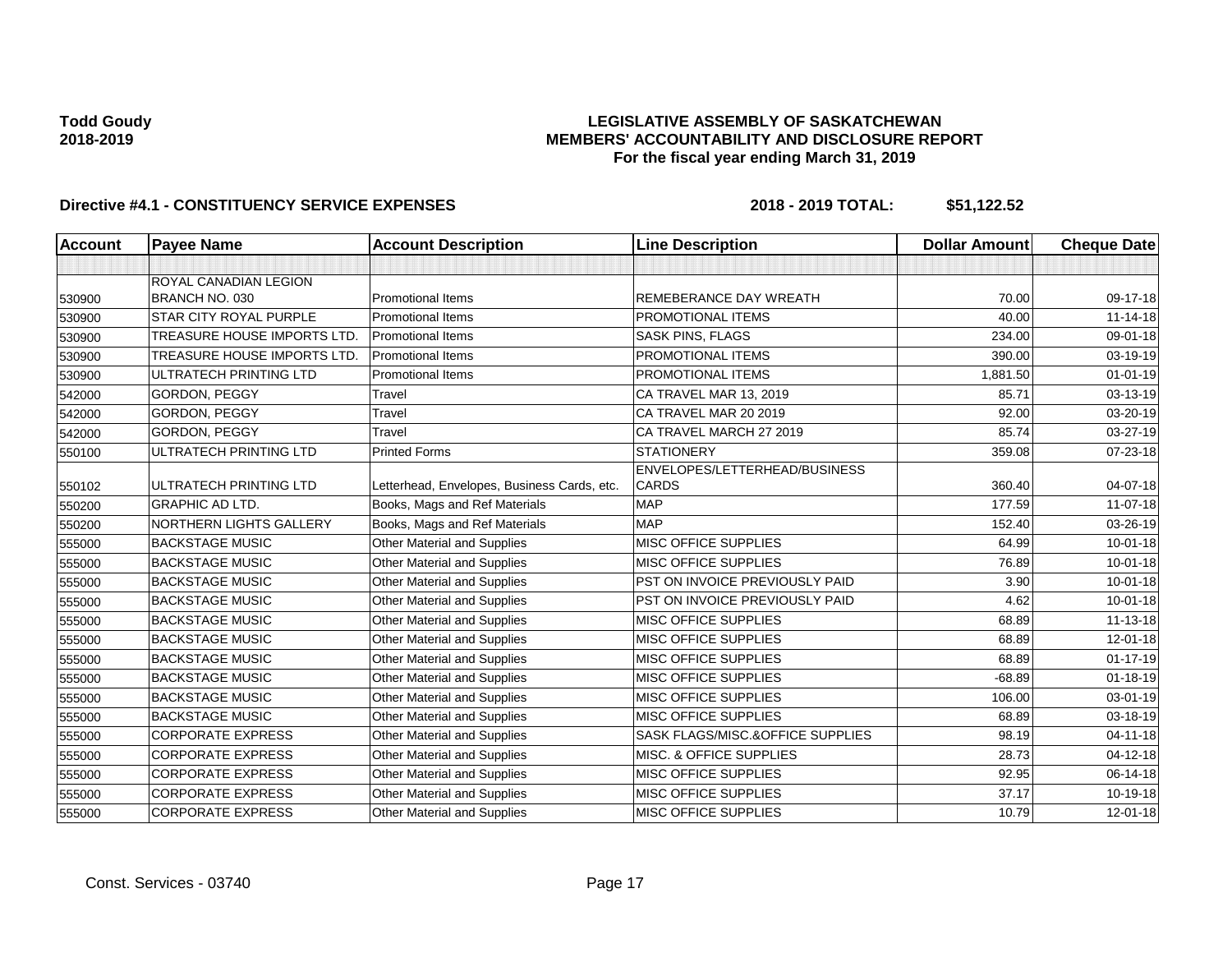### **LEGISLATIVE ASSEMBLY OF SASKATCHEWAN MEMBERS' ACCOUNTABILITY AND DISCLOSURE REPORT For the fiscal year ending March 31, 2019**

| <b>Account</b> | <b>Payee Name</b>                         | <b>Account Description</b>         | <b>Line Description</b>                   | <b>Dollar Amount</b> | <b>Cheque Date</b> |
|----------------|-------------------------------------------|------------------------------------|-------------------------------------------|----------------------|--------------------|
|                |                                           |                                    |                                           |                      |                    |
| 555000         | <b>CORPORATE EXPRESS</b>                  | <b>Other Material and Supplies</b> | <b>MISC OFFICE SUPPLIES</b>               | 44.52                | $02 - 01 - 19$     |
| 555000         | <b>CORPORATE EXPRESS</b>                  | Other Material and Supplies        | MISC OFFICE SUPPLIES                      | 4.22                 | 02-01-19           |
| 555000         | <b>CORPORATE EXPRESS</b>                  | Other Material and Supplies        | MISC OFFICE SUPPLIES                      | 31.67                | $02 - 11 - 19$     |
| 555000         | <b>CORPORATE EXPRESS</b>                  | Other Material and Supplies        | <b>MISC OFFICE SUPPLIES</b>               | 44.52                | 02-13-19           |
| 555000         | <b>DARN COMPUTERS</b>                     | Other Material and Supplies        | <b>MISC OFFICE SUPPLIES</b>               | 97.52                | 05-15-18           |
| 555000         | <b>DARN COMPUTERS</b>                     | Other Material and Supplies        | <b>MISC OFFICE SUPPLIES</b>               | 41.34                | 02-14-19           |
| 555000         | GORDON, PEGGY                             | Other Material and Supplies        | <b>REIMB: OFFICE SUPPLIES</b>             | 12.08                | 04-09-18           |
| 555000         | GOUDY, TODD P.                            | Other Material and Supplies        | <b>REIMB: MISC OFFICE SUPPLIES</b>        | 14.84                | 06-16-18           |
| 555000         | GOUDY, TODD P.                            | Other Material and Supplies        | REIMB: MISC OFFICE SUPPLIES               | 208.74               | $10-01-18$         |
| 555000         | PRAIRIE NORTH CO-OPERATIVE<br>LTD.        | Other Material and Supplies        | 95071 MISC. & OFFICE SUPPLIES             | 57.32                | $04 - 12 - 18$     |
| 555000         | PRAIRIE NORTH CO-OPERATIVE<br>LTD.        | Other Material and Supplies        | 95071 BOTTLED WATER                       | 3.29                 | 05-01-18           |
| 555000         | PRAIRIE NORTH CO-OPERATIVE<br>LTD.        | <b>Other Material and Supplies</b> | <b>MISC OFFICE SUPPLIES/POSTAGE</b>       | 8.46                 | 05-04-18           |
| 555000         | PRAIRIE NORTH CO-OPERATIVE<br>LTD.        | Other Material and Supplies        | MISC OFFICE SUPPLIES NO GST               | 14.82                | 06-01-18           |
| 555000         | PRAIRIE NORTH CO-OPERATIVE<br>LTD.        | Other Material and Supplies        | <b>MISC OFFICE SUPPLIES</b>               | 22.16                | 06-22-18           |
| 555000         | <b>PRAIRIE NORTH CO-OPERATIVE</b><br>LTD. | Other Material and Supplies        | <b>MISC OFFICE SUPPLIES</b>               | 33.27                | $07-12-18$         |
| 555000         | <b>PRAIRIE NORTH CO-OPERATIVE</b><br>LTD. | <b>Other Material and Supplies</b> | <b>WATER REFILL</b>                       | 3.29                 | 09-01-18           |
| 555000         | <b>PRAIRIE NORTH CO-OPERATIVE</b><br>LTD. | Other Material and Supplies        | <b>MISC OFFICE SUPPLIES &amp; POSTAGE</b> | 6.52                 | 09-19-18           |
| 555000         | PRAIRIE NORTH CO-OPERATIVE<br>LTD.        | Other Material and Supplies        | MISC OFFICE SUPPLIES                      | 3.29                 | 11-06-18           |
| 555000         | PRAIRIE NORTH CO-OPERATIVE<br>LTD.        | Other Material and Supplies        | <b>MIS OFFICE SUPPLIES</b>                | 31.48                | 11-08-18           |
| 555000         | PRAIRIE NORTH CO-OPERATIVE<br>LTD.        | <b>Other Material and Supplies</b> | <b>MISC OFFICE SUPPLIES</b>               | 36.30                | 11-08-18           |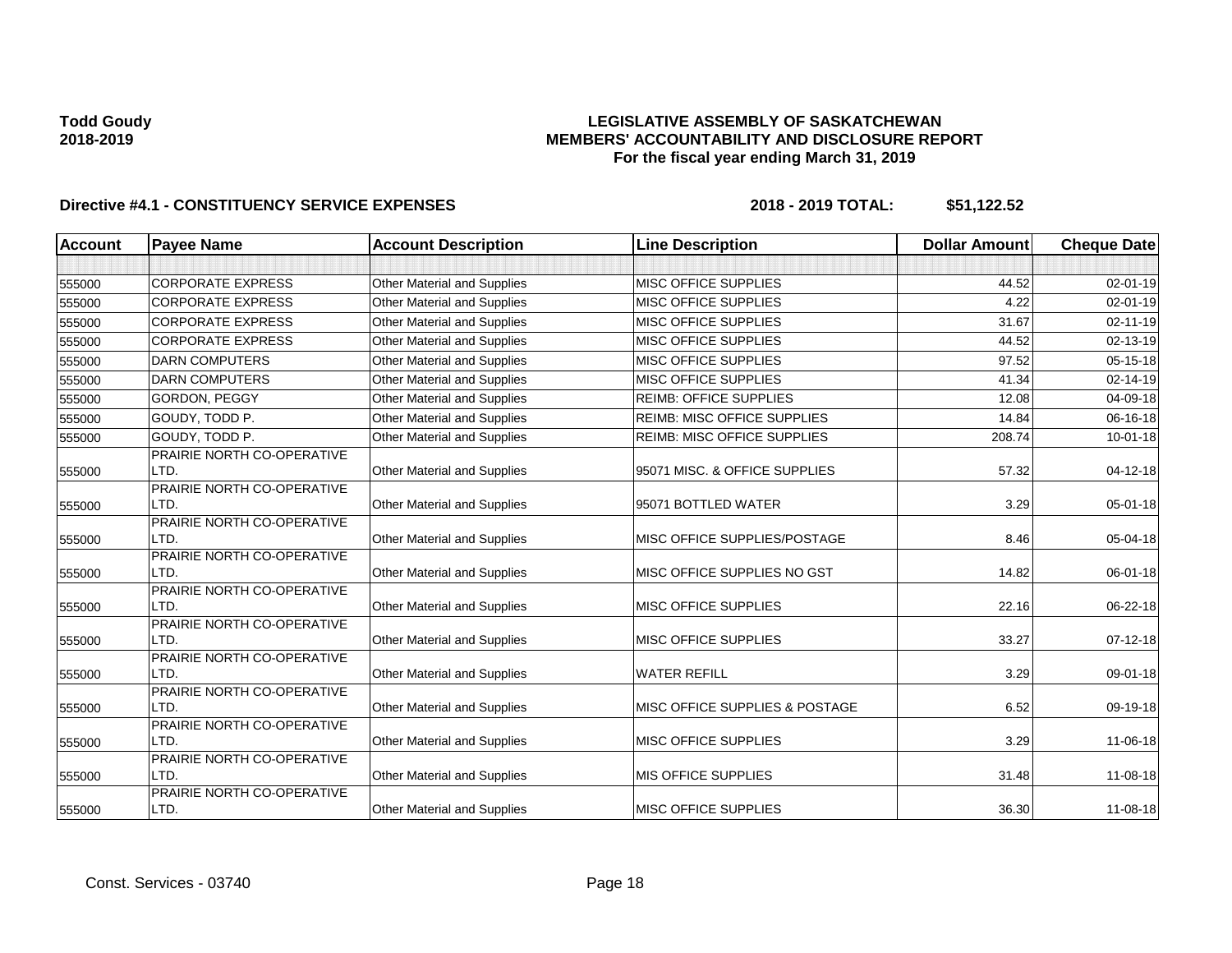### **LEGISLATIVE ASSEMBLY OF SASKATCHEWAN MEMBERS' ACCOUNTABILITY AND DISCLOSURE REPORT For the fiscal year ending March 31, 2019**

| <b>Account</b> | <b>Payee Name</b>          | <b>Account Description</b>           | <b>Line Description</b>      | <b>Dollar Amount</b> | <b>Cheque Date</b> |
|----------------|----------------------------|--------------------------------------|------------------------------|----------------------|--------------------|
|                |                            |                                      |                              |                      |                    |
|                | PRAIRIE NORTH CO-OPERATIVE |                                      |                              |                      |                    |
| 555000         | LTD.                       | <b>Other Material and Supplies</b>   | <b>MISC OFFICE SUPPLIES</b>  | 6.64                 | 11-09-18           |
|                | PRAIRIE NORTH CO-OPERATIVE |                                      |                              |                      |                    |
| 555000         | LTD.                       | <b>Other Material and Supplies</b>   | <b>MISC OFFICE SUPPLIES</b>  | 9.98                 | $12 - 01 - 18$     |
|                | PRAIRIE NORTH CO-OPERATIVE |                                      |                              |                      |                    |
| 555000         | LTD.                       | Other Material and Supplies          | MISC OFFICE SUPPLIES         | 33.82                | $12 - 01 - 18$     |
|                | PRAIRIE NORTH CO-OPERATIVE |                                      |                              |                      |                    |
| 555000         | LTD.                       | <b>Other Material and Supplies</b>   | <b>IMISC OFFICE SUPPLIES</b> | 5.50                 | $01 - 01 - 19$     |
|                | PRAIRIE NORTH CO-OPERATIVE |                                      |                              |                      |                    |
| 555000         | LTD.                       | Other Material and Supplies          | <b>IMISC OFFICE SUPPLIES</b> | 19.18                | $01 - 10 - 19$     |
|                | PRAIRIE NORTH CO-OPERATIVE |                                      |                              |                      |                    |
| 555000         | LTD.                       | <b>Other Material and Supplies</b>   | <b>IMISC OFFICE SUPPLIES</b> | 7.77                 | 02-01-19           |
|                | PRAIRIE NORTH CO-OPERATIVE |                                      |                              |                      |                    |
| 555000         | LTD.                       | Other Material and Supplies          | <b>MISC OFFICE SUPPLIES</b>  | 1.58                 | 02-12-19           |
|                | PRAIRIE NORTH CO-OPERATIVE |                                      |                              |                      |                    |
| 555000         | LTD.                       | Other Material and Supplies          | <b>MISC OFFICE SUPPLIES</b>  | 6.29                 | 03-08-19           |
|                | PRAIRIE NORTH CO-OPERATIVE |                                      |                              |                      |                    |
| 555000         | LTD.                       | <b>Other Material and Supplies</b>   | <b>MISC OFFICE SUPPLIES</b>  | 20.55                | $03 - 15 - 19$     |
|                | PRAIRIE NORTH CO-OPERATIVE |                                      |                              |                      |                    |
| 555000         | LTD.                       | Other Material and Supplies          | <b>MISC OFFICE SUPPLIES</b>  | 31.14                | 03-28-19           |
| 555000         | ULTRATECH PRINTING LTD     | <b>Other Material and Supplies</b>   | <b>MISC OFFICE SUPPLIES</b>  | 78.39                | 09-19-18           |
| 555000         | ULTRATECH PRINTING LTD     | Other Material and Supplies          | <b>MISC OFFICE SUPPLIES</b>  | 24.70                | 11-06-18           |
| 564300         | <b>BACKSTAGE MUSIC</b>     | Computer Hardware - Exp.             | MOUSE - NO GST               | 42.59                | 04-20-18           |
| 564300         | <b>BACKSTAGE MUSIC</b>     | Computer Hardware - Exp.             | <b>COMPUTER HARDWARE</b>     | 1,686.37             | 03-08-19           |
| 564300         | <b>BACKSTAGE MUSIC</b>     | Computer Hardware - Exp.             | <b>COMPUTER EQUIPMENT</b>    | 1,686.37             | 03-22-19           |
| 565200         | GOUDY, TODD P.             | Office Furniture and Equipment - Exp | <b>REIMB: PRINTER</b>        | 445.04               | 03-20-19           |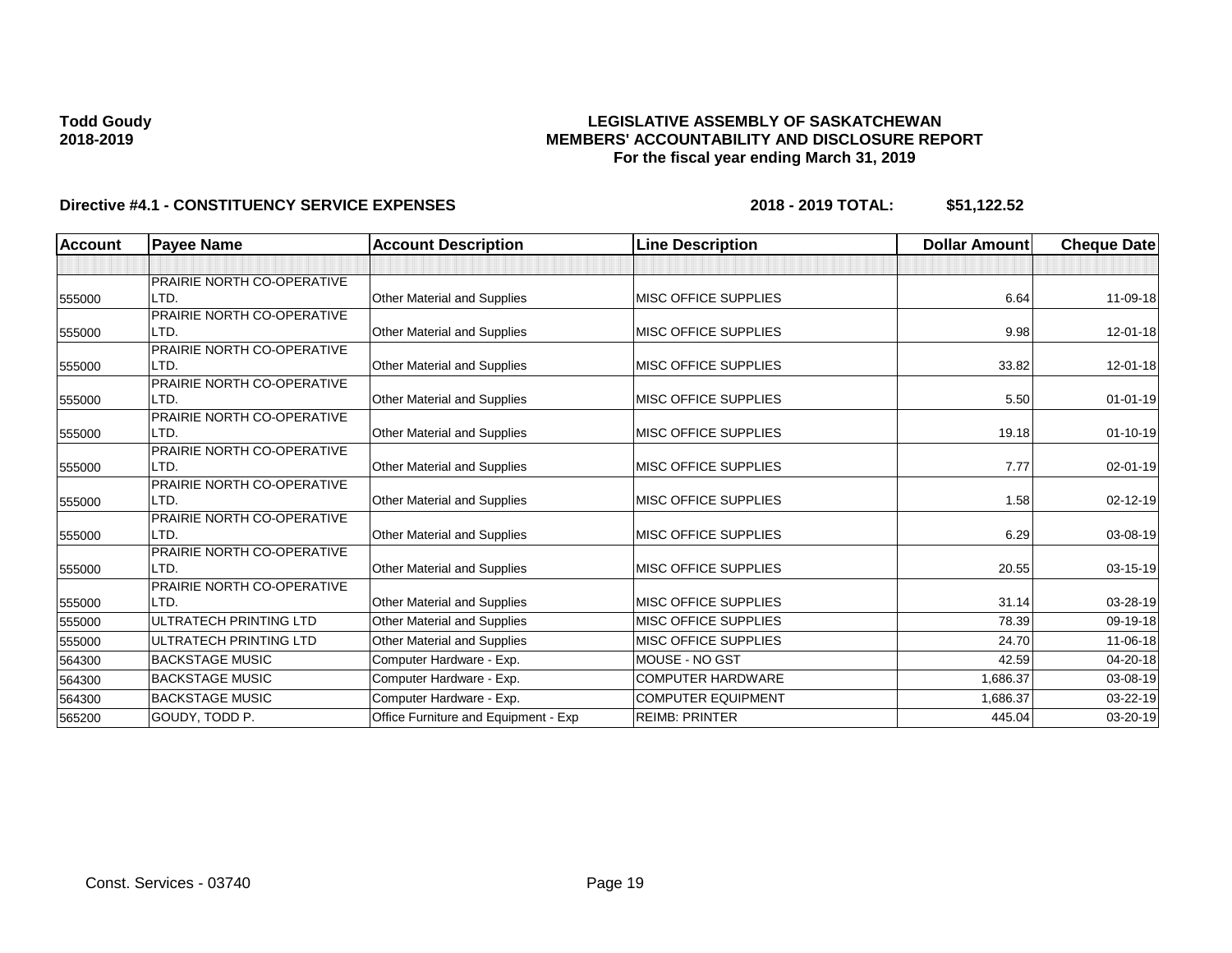## **LEGISLATIVE ASSEMBLY OF SASKATCHEWAN MEMBERS' ACCOUNTABILITY AND DISCLOSURE REPORT For the fiscal year ending March 31, 2019**

| <b>Account</b> | <b>Payee Name</b>          | <b>Account Description</b>    | <b>Dollar Amount</b> | <b>Cheque Date</b> |
|----------------|----------------------------|-------------------------------|----------------------|--------------------|
|                |                            |                               |                      |                    |
| 513000         | GORDON, PEGGY-ANNE         | Out-of-Scope Permanent        | 2,100.00             | $01 - 09 - 19$     |
| 513000         | GORDON, PEGGY-ANNE         | Out-of-Scope Permanent        | 2,190.00             | $01 - 23 - 19$     |
| 513000         | GORDON, PEGGY-ANNE         | Out-of-Scope Permanent        | 2,190.00             | 02-06-19           |
| 513000         | GORDON, PEGGY-ANNE         | Out-of-Scope Permanent        | 2,190.00             | 02-20-19           |
| 513000         | GORDON, PEGGY-ANNE         | Out-of-Scope Permanent        | 2,145.00             | 03-06-19           |
| 513000         | GORDON, PEGGY-ANNE         | Out-of-Scope Permanent        | 1815.00              | 03-20-19           |
| 513000         | GORDON, PEGGY-ANNE         | Out-of-Scope Permanent        | 2,190.00             | 04-03-19           |
| 514000         | <b>GANTEFOER, CAROLE L</b> | Casual/Term                   | 721.41               | $01 - 09 - 19$     |
| 514000         | <b>GANTEFOER, CAROLE L</b> | Casual/Term                   | 151.34               | 02-20-19           |
| 514000         | <b>GANTEFOER, CAROLE L</b> | Casual/Term                   | 1059.38              | 03-06-19           |
| 514000         | PHILLIPS, APRIL D          | Casual/Term                   | 60.54                | 02-20-19           |
| 514000         | PHILLIPS, APRIL D          | Casual/Term                   | 141.25               | 03-06-19           |
| 514000         | PHILLIPS, APRIL D          | Casual/Term                   | 544.82               | 03-20-19           |
| 514300         | GANTEFOER, CAROLE L        | Part-Time/Permanent Part-Time | 569.16               | 04-24-18           |
| 514300         | <b>GANTEFOER, CAROLE L</b> | Part-Time/Permanent Part-Time | 569.16               | 05-08-18           |
| 514300         | <b>GANTEFOER, CAROLE L</b> | Part-Time/Permanent Part-Time | 569.16               | 05-23-18           |
| 514300         | <b>GANTEFOER, CAROLE L</b> | Part-Time/Permanent Part-Time | 426.87               | 06-05-18           |
| 514300         | <b>GANTEFOER, CAROLE L</b> | Part-Time/Permanent Part-Time | 569.16               | 06-13-18           |
| 514300         | <b>GANTEFOER, CAROLE L</b> | Part-Time/Permanent Part-Time | 569.16               | 06-27-18           |
| 514300         | <b>GANTEFOER, CAROLE L</b> | Part-Time/Permanent Part-Time | 711.45               | $07 - 11 - 18$     |
| 514300         | <b>GANTEFOER, CAROLE L</b> | Part-Time/Permanent Part-Time | 569.16               | $07 - 25 - 18$     |
| 514300         | <b>GANTEFOER, CAROLE L</b> | Part-Time/Permanent Part-Time | 569.16               | 08-08-18           |
| 514300         | <b>GANTEFOER, CAROLE L</b> | Part-Time/Permanent Part-Time | 426.87               | 08-22-18           |
| 514300         | <b>GANTEFOER, CAROLE L</b> | Part-Time/Permanent Part-Time | 853.74               | 09-05-18           |
| 514300         | <b>GANTEFOER, CAROLE L</b> | Part-Time/Permanent Part-Time | 996.03               | 09-19-18           |
| 514300         | <b>GANTEFOER, CAROLE L</b> | Part-Time/Permanent Part-Time | 569.16               | 10-03-18           |
| 514300         | <b>GANTEFOER, CAROLE L</b> | Part-Time/Permanent Part-Time | 426.87               | $10 - 17 - 18$     |
| 514300         | GANTEFOER, CAROLE L        | Part-Time/Permanent Part-Time | 635.56               | $11-01-18$         |
| 514300         | <b>GANTEFOER, CAROLE L</b> | Part-Time/Permanent Part-Time | 645.05               | $11 - 14 - 18$     |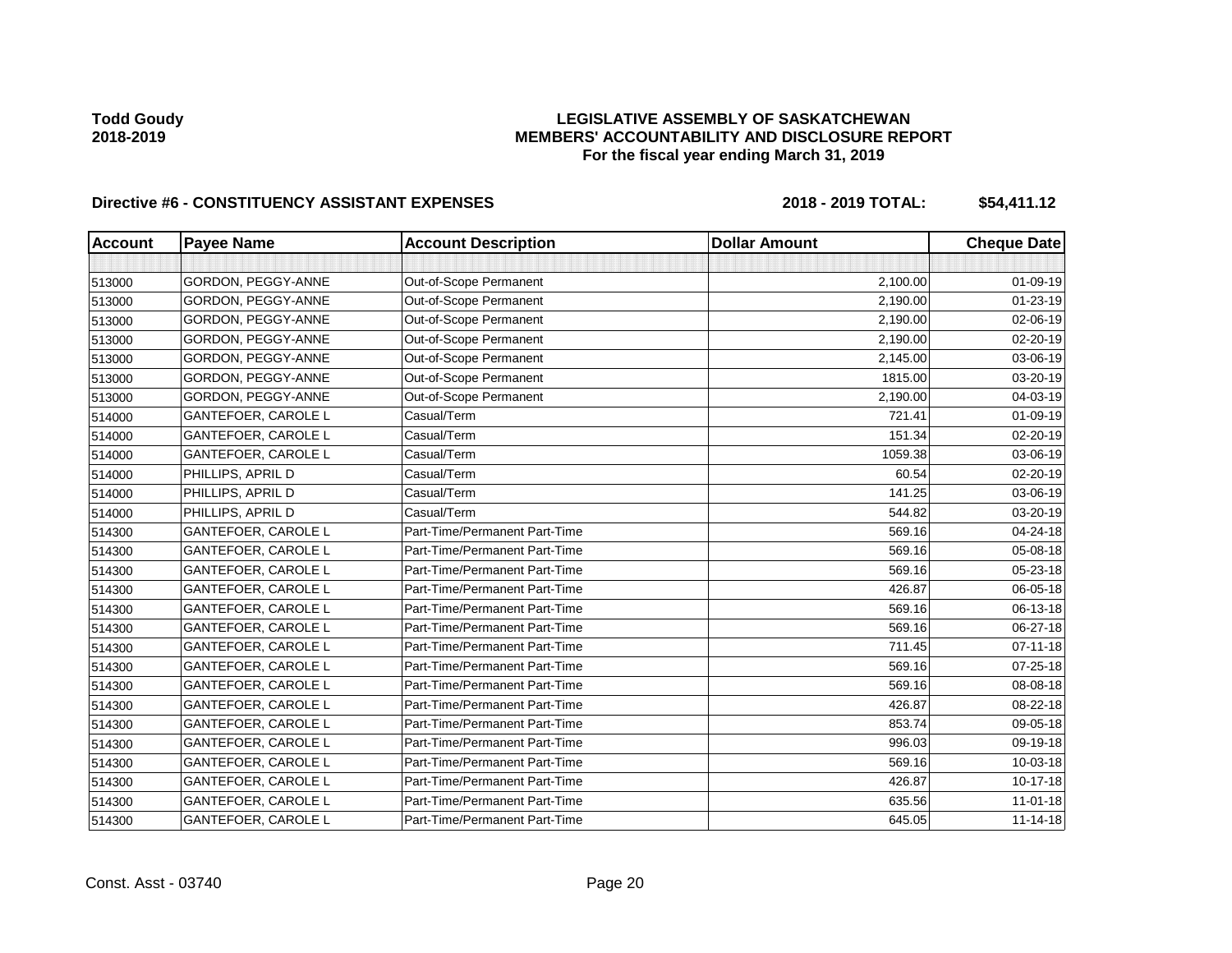## **LEGISLATIVE ASSEMBLY OF SASKATCHEWAN MEMBERS' ACCOUNTABILITY AND DISCLOSURE REPORT For the fiscal year ending March 31, 2019**

| <b>Account</b> | <b>Payee Name</b>          | <b>Account Description</b>                    | <b>Dollar Amount</b> | <b>Cheque Date</b> |
|----------------|----------------------------|-----------------------------------------------|----------------------|--------------------|
|                |                            |                                               |                      |                    |
| 514300         | <b>GANTEFOER, CAROLE L</b> | Part-Time/Permanent Part-Time                 | 569.16               | 11-28-18           |
| 514300         | <b>GANTEFOER, CAROLE L</b> | Part-Time/Permanent Part-Time                 | 284.58               | 12-12-18           |
| 514300         | <b>GANTEFOER, CAROLE L</b> | Part-Time/Permanent Part-Time                 | 284.58               | 12-27-18           |
| 514300         | GORDON, PEGGY-ANNE         | Part-Time/Permanent Part-Time                 | 1,328.04             | 04-24-18           |
| 514300         | GORDON, PEGGY-ANNE         | Part-Time/Permanent Part-Time                 | 1,328.04             | 05-08-18           |
| 514300         | GORDON, PEGGY-ANNE         | Part-Time/Permanent Part-Time                 | 1357.55              | 05-23-18           |
| 514300         | GORDON, PEGGY-ANNE         | Part-Time/Permanent Part-Time                 | 1391.28              | 06-05-18           |
| 514300         | GORDON, PEGGY-ANNE         | Part-Time/Permanent Part-Time                 | 1375.47              | 06-13-18           |
| 514300         | GORDON, PEGGY-ANNE         | Part-Time/Permanent Part-Time                 | 1422.9               | 06-27-18           |
| 514300         | GORDON, PEGGY-ANNE         | Part-Time/Permanent Part-Time                 | 1375.47              | $07 - 11 - 18$     |
| 514300         | GORDON, PEGGY-ANNE         | Part-Time/Permanent Part-Time                 | 1,375.47             | $07 - 25 - 18$     |
| 514300         | GORDON, PEGGY-ANNE         | Part-Time/Permanent Part-Time                 | 1,154.13             | 08-08-18           |
| 514300         | GORDON, PEGGY-ANNE         | Part-Time/Permanent Part-Time                 | 1,106.70             | 08-22-18           |
| 514300         | GORDON, PEGGY-ANNE         | Part-Time/Permanent Part-Time                 | 1,375.47             | 09-05-18           |
| 514300         | GORDON, PEGGY-ANNE         | Part-Time/Permanent Part-Time                 | 1,106.70             | 09-19-18           |
| 514300         | GORDON, PEGGY-ANNE         | Part-Time/Permanent Part-Time                 | 1,422.90             | 10-03-18           |
| 514300         | GORDON, PEGGY-ANNE         | Part-Time/Permanent Part-Time                 | 1,375.47             | 10-17-18           |
| 514300         | GORDON, PEGGY-ANNE         | Part-Time/Permanent Part-Time                 | 1422.9               | $11-01-18$         |
| 514300         | GORDON, PEGGY-ANNE         | Part-Time/Permanent Part-Time                 | 1,438.71             | 11-14-18           |
| 514300         | GORDON, PEGGY-ANNE         | Part-Time/Permanent Part-Time                 | 1,201.56             | 11-28-18           |
| 514300         | GORDON, PEGGY-ANNE         | Part-Time/Permanent Part-Time                 | 1865.58              | 12-12-18           |
| 514300         | GORDON, PEGGY-ANNE         | Part-Time/Permanent Part-Time                 | 1,897.20             | 12-27-18           |
| 519900         | None (Default)             | Change in Y/E Accrued Empl Leave Entitlements | $-260.70$            | 04-18-18           |
| 519900         | None (Default)             | Change in Y/E Accrued Empl Leave Entitlements | 37.5                 | 04-08-19           |
|                |                            |                                               |                      |                    |
|                |                            |                                               |                      |                    |
|                |                            |                                               |                      |                    |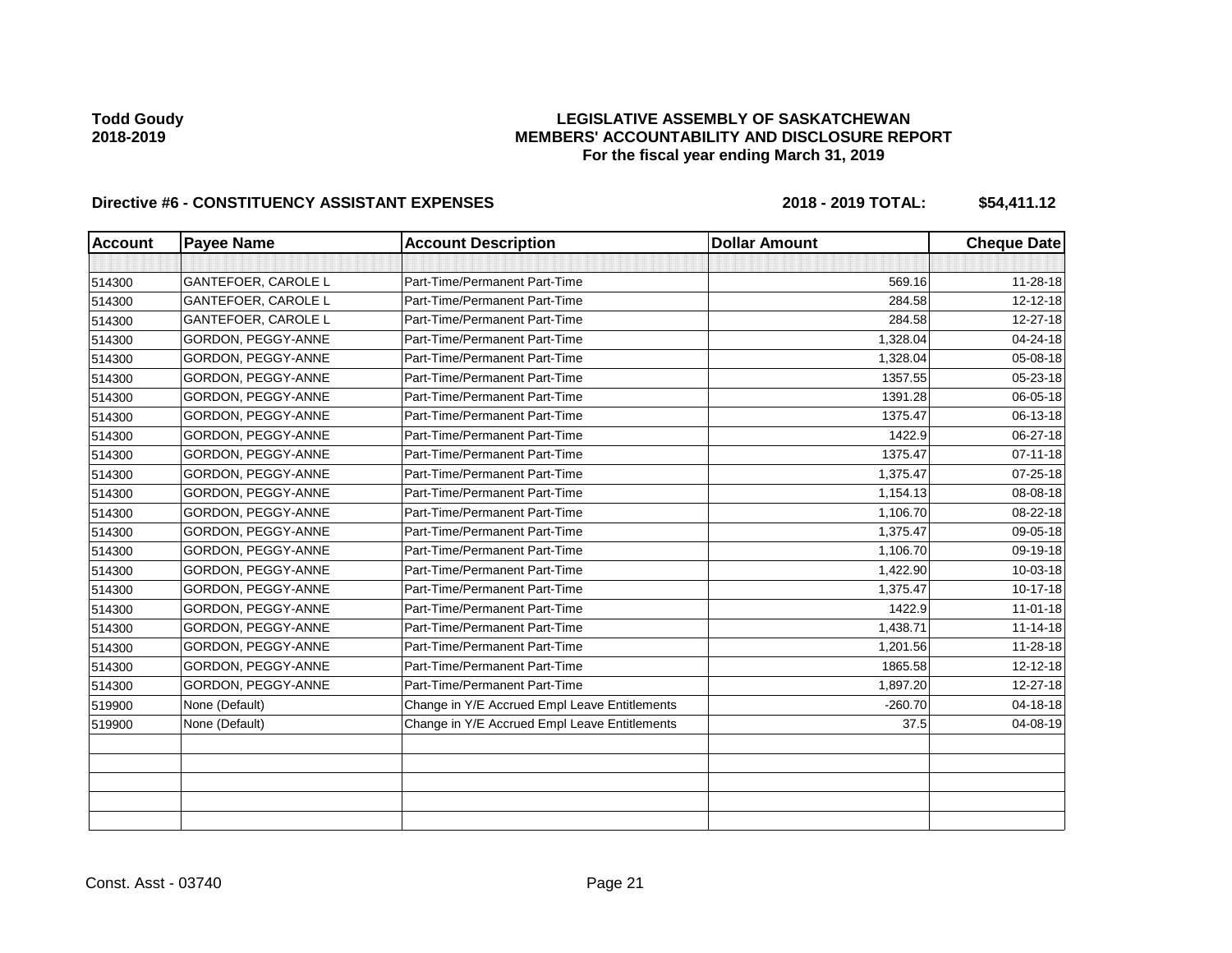### **LEGISLATIVE ASSEMBLY OF SASKATCHEWAN MEMBERS' ACCOUNTABILITY AND DISCLOSURE REPORT For the fiscal year ending March 31, 2019**

| <b>Account</b> | Payee Name | <b>Account Description</b> | <b>Dollar Amount</b> | <b>Cheque Date</b> |
|----------------|------------|----------------------------|----------------------|--------------------|
|                |            |                            |                      |                    |
|                |            |                            |                      |                    |
|                |            |                            |                      |                    |
|                |            |                            |                      |                    |
|                |            |                            |                      |                    |
|                |            |                            |                      |                    |
|                |            |                            |                      |                    |
|                |            |                            |                      |                    |
|                |            |                            |                      |                    |
|                |            |                            |                      |                    |
|                |            |                            |                      |                    |
|                |            |                            |                      |                    |
|                |            |                            |                      |                    |
|                |            |                            |                      |                    |
|                |            |                            |                      |                    |
|                |            |                            |                      |                    |
|                |            |                            |                      |                    |
|                |            |                            |                      |                    |
|                |            |                            |                      |                    |
|                |            |                            |                      |                    |
|                |            |                            |                      |                    |
|                |            |                            |                      |                    |
|                |            |                            |                      |                    |
|                |            |                            |                      |                    |
|                |            |                            |                      |                    |
|                |            |                            |                      |                    |
|                |            |                            |                      |                    |
|                |            |                            |                      |                    |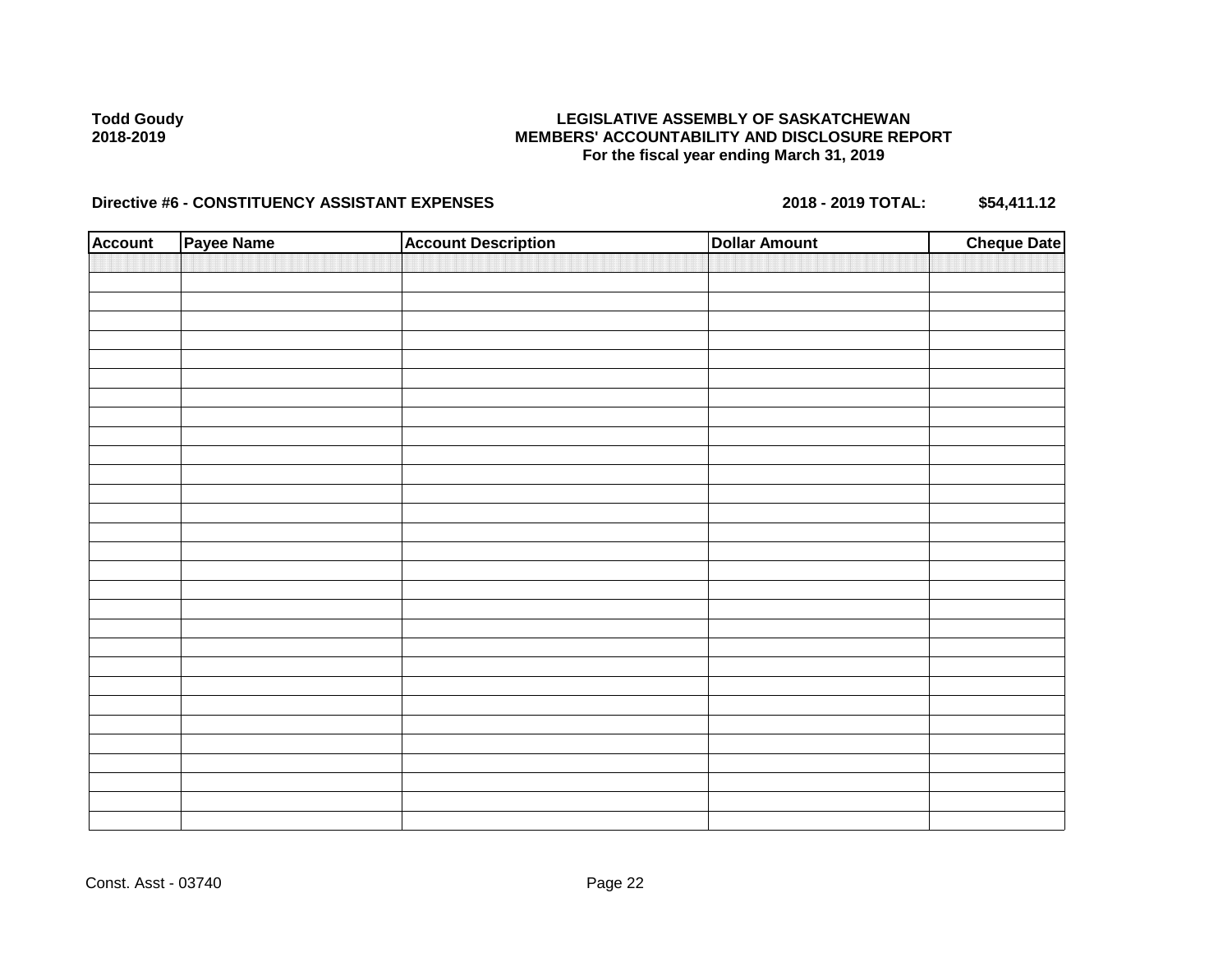### **LEGISLATIVE ASSEMBLY OF SASKATCHEWAN MEMBERS' ACCOUNTABILITY AND DISCLOSURE REPORT For the fiscal year ending March 31, 2019**

| <b>Account</b> | Payee Name | <b>Account Description</b> | <b>Dollar Amount</b> | <b>Cheque Date</b> |
|----------------|------------|----------------------------|----------------------|--------------------|
|                |            |                            |                      |                    |
|                |            |                            |                      |                    |
|                |            |                            |                      |                    |
|                |            |                            |                      |                    |
|                |            |                            |                      |                    |
|                |            |                            |                      |                    |
|                |            |                            |                      |                    |
|                |            |                            |                      |                    |
|                |            |                            |                      |                    |
|                |            |                            |                      |                    |
|                |            |                            |                      |                    |
|                |            |                            |                      |                    |
|                |            |                            |                      |                    |
|                |            |                            |                      |                    |
|                |            |                            |                      |                    |
|                |            |                            |                      |                    |
|                |            |                            |                      |                    |
|                |            |                            |                      |                    |
|                |            |                            |                      |                    |
|                |            |                            |                      |                    |
|                |            |                            |                      |                    |
|                |            |                            |                      |                    |